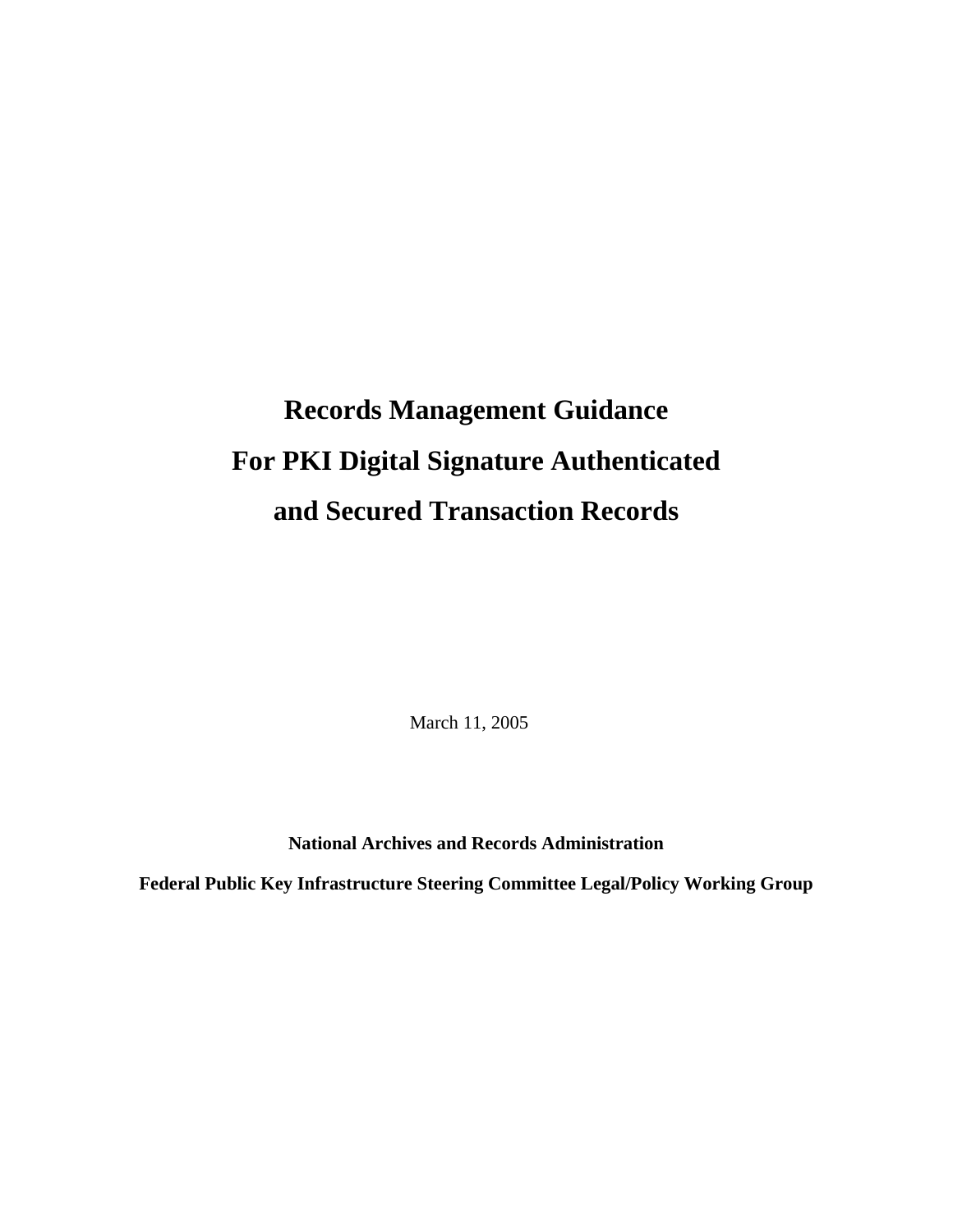#### **CONTENTS**

| 4.3 PKI-Unique Administrative and Other Administrative Records as Trust Documentation  13 |
|-------------------------------------------------------------------------------------------|
|                                                                                           |
| 4.4.1 PKI Trust Documentation Sets by Assurance & Authentication Levels  18               |
|                                                                                           |
|                                                                                           |
|                                                                                           |
|                                                                                           |
|                                                                                           |
|                                                                                           |
|                                                                                           |
|                                                                                           |
|                                                                                           |
|                                                                                           |
|                                                                                           |
|                                                                                           |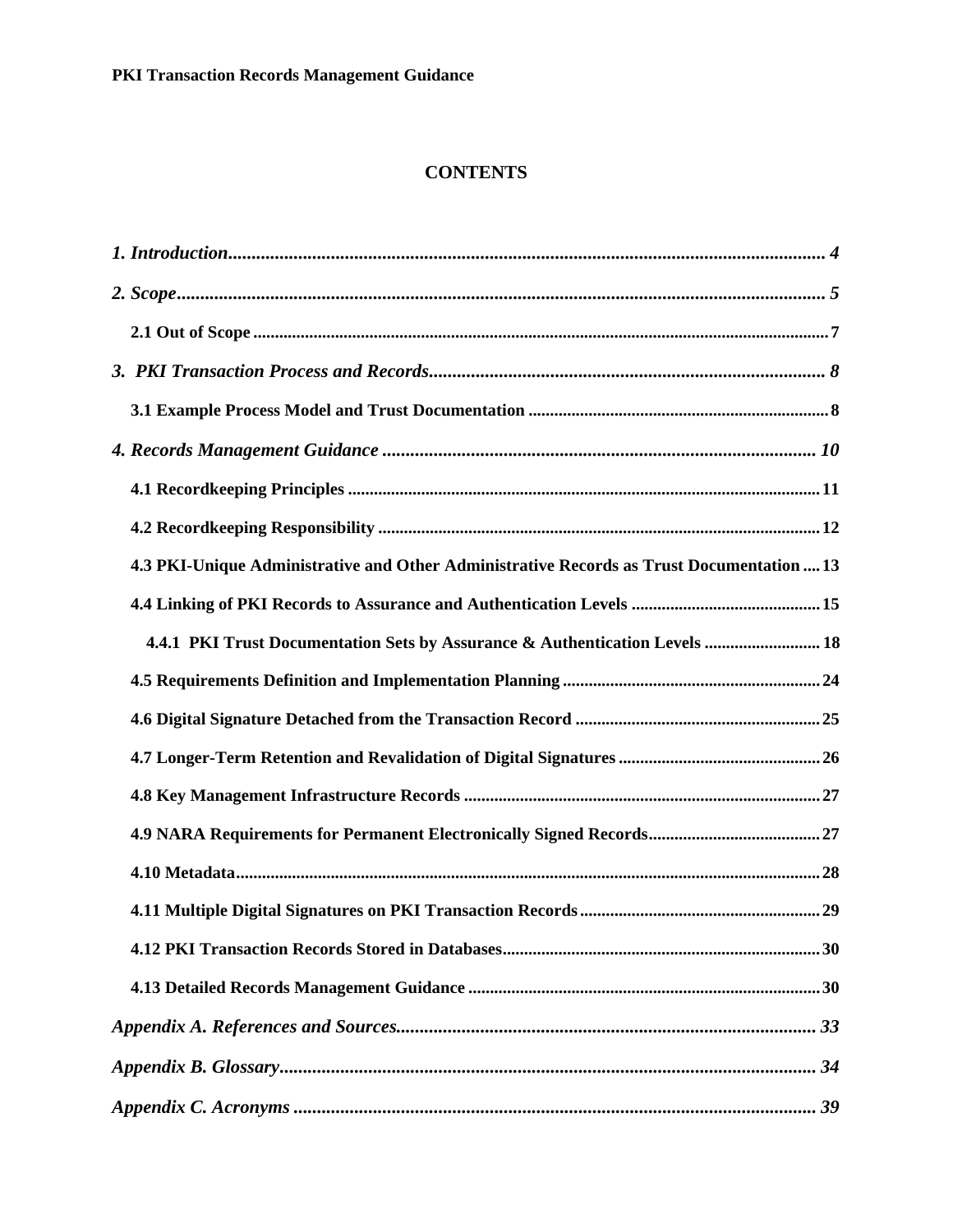#### *List of Figures & Tables*

| Table 1. Summary of Assurance Levels and Technical Authentication Guidance  17 |  |
|--------------------------------------------------------------------------------|--|
| Table 2. Summary of FBCA Assurance Levels Relative to OMB and NIST 18          |  |
|                                                                                |  |
|                                                                                |  |

This guidance document has been produced for the CIO Council and records management community by the Federal Public Key Infrastructure Steering Committee's Legal/Policy Working Group and the National Archives and Records Administration.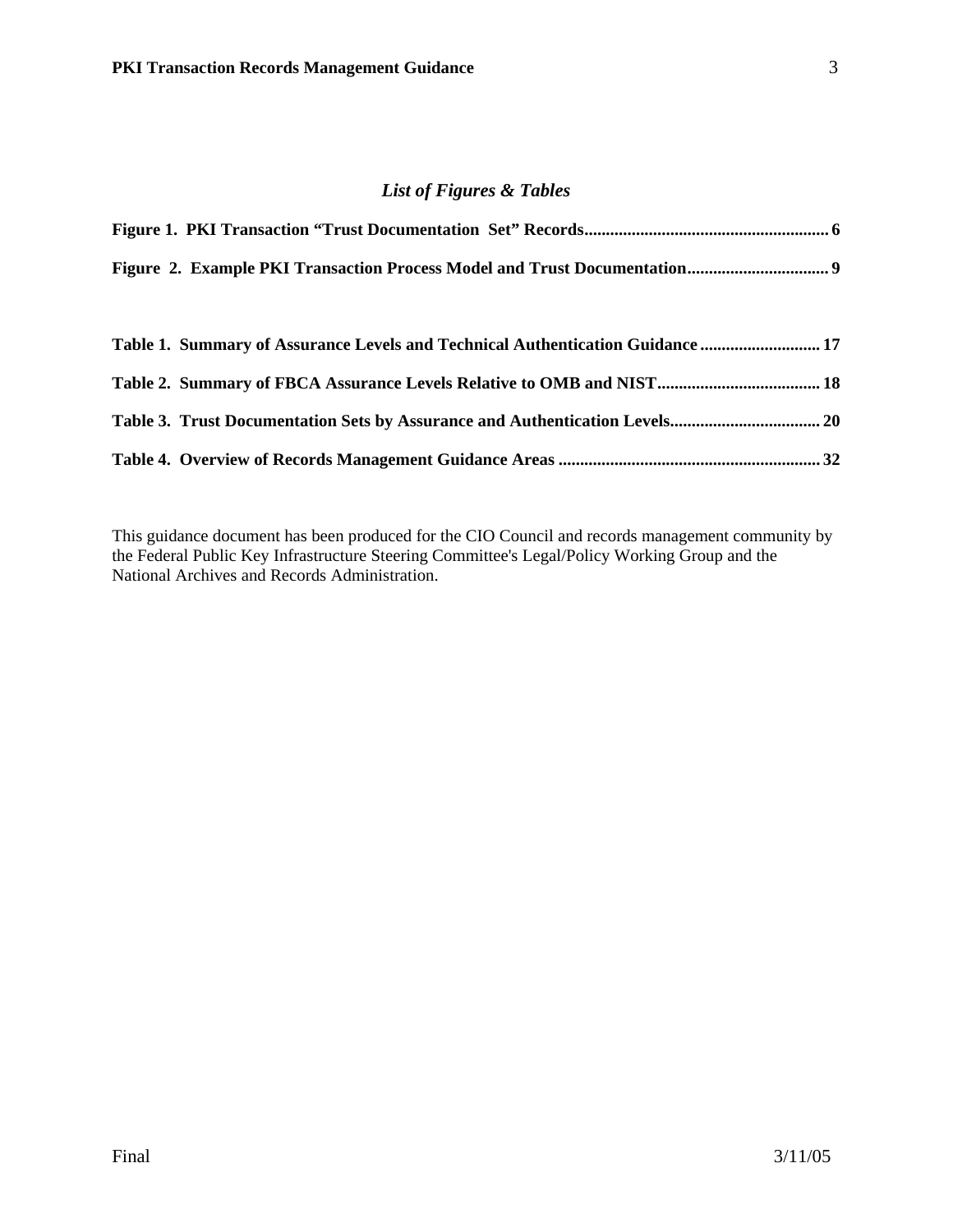## **1. Introduction**

The *Records Management Guidance for Agencies Implementing Electronic Signature Technologies*, issued by the National Archives and Records Administration (NARA) on October 18, 2000, requires that Federal agencies comply with records management requirements when implementing the Government Paperwork Elimination Act (GPEA, P.L. 105-277). GPEA requires that, when practicable, agencies use electronic forms, electronic filing, and electronic signatures to conduct official business with the public by 2003.

Public key cryptography, which is used to implement digital signatures, is one of the principal electronic signature technologies that agencies use when conducting business electronically. A Public Key Infrastructure (PKI) supports the application of digital signature technology. PKI is defined as "a set of policies, processes, server platforms, software and workstations used for the purpose of administering certificates and public-private key pairs, including the ability to issue, maintain, and revoke public key certificates."<sup>1</sup>

The goal of this document is to provide records management guidance to Federal agencies for PKI digital signature authenticated and secured<sup>2</sup> electronic transaction records as a supplement to

- the more general electronic signature technology records management guidance issued by NARA on October 18, 2000, entitled *Records Management Guidance for Agencies Implementing Electronic Signature Technologies* and
- the detailed guidance for PKI administrative records issued on March 14, 2003, under the title of *Records Management Guidance for PKI-Unique Administrative Records*.

This guidance document will complete the production of records management guidance necessary to ensure appropriate recordkeeping for Federal agencies employing PKI in their programs.

This guidance was initiated by the National Archives and Records Administration (NARA) and the Legal and Policy Working Group (LPWG) of the Federal Identity Credentialing Committee (FICC), which operates under the mandate of the Chief Information Officers (CIO) Council. The purpose of this detailed guidance is to assist Federal agencies in the management of PKI digital

<u>.</u>

<sup>&</sup>lt;sup>1</sup> Introduction to Public Key Technology and the Federal PKI Infrastructure, National Institute of Standards and Technology, Special Publication 800-32, February 26, 2001, *http://csrc.nist.gov/publications/nistpubs/800- 32/sp800-32.pdf*.

 $2$  The terms "authenticated" and "secured" refer to the unique capabilities of PKI digital signature technology to "authenticate" the identity of a subscriber/signer or relying party, and to "secure" or protect the integrity of the transaction content (by utilizing elements of the digital signature [the hash digest] to detect whether the bit-level content of the transaction has been compromised).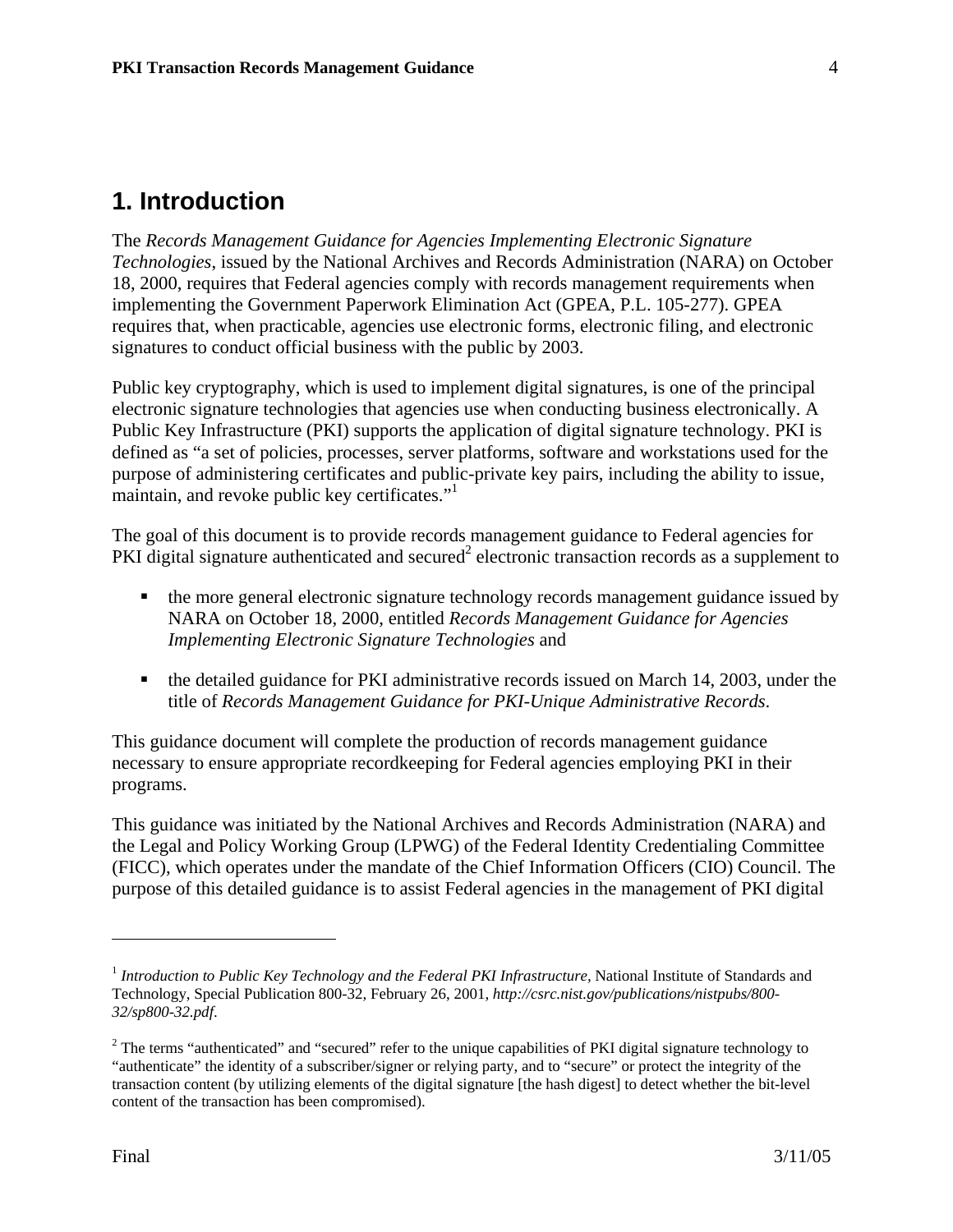signature authenticated and secured transaction records in their normal course of conducting electronic commerce.

## **2. Scope**

This guidance applies to Federal transaction records<sup>3</sup> that are authenticated and secured using PKI digital signature technology for purposes of establishing or supporting the trustworthiness of the transaction and meeting evidentiary requirements in any legal proceeding relating to the transaction.4 PKI-related records that are created, acquired, or received as part of an electronic transaction must be stored and preserved for the retention period defined by the agency and approved by the Archivist of the United States (typically the same retention period as the transaction itself). The combination of records required to establish or support the trustworthiness of the electronic transaction is referred to in this guidance as the "Trust Documentation Set." As shown in figure 1, the records that can be part of the Trust Documentation Set fall into three categories:

- 1. PKI Transaction-Specific Records that are generated for each transaction. These records may be embedded or referenced within the transaction stream (e.g., the digital signature, generally the public key certificate, and possibly transaction-specific PKI records used for authentication or non-repudiation, such as certificate validation responses).
- 2. PKI-Unique Administrative Records that establish or support authentication, nonrepudiation, and the overall trustworthiness of the electronic transaction process (e.g., the Certificate Revocation List (CRL) used to validate the subscriber/signer's certificate, subscriber agreement, documentation regarding the OCSP's operations/response, etc.)
- 3. Other Administrative Records (non-PKI records) that can be retained and used to attest to the reliability and overall trustworthiness of the PKI-based transaction process (e.g., agency policy or agency legal counsel opinion recognizing the legal sufficiency of the PKI digital signature authentication process employed, client/browser and server setup and configuration records, application or system testing and validation records, and operational procedures and training documentation).

 $2^2$  The use of the term "record" throughout this guidance is as defined in the Federal Records Act 44 USC 3301 (see Glossary for definition) –

URL: *http://www.archives.gov/about\_us/basic\_laws\_and\_authorities/disposal\_of\_records.html#def (for 3301).* See also 44 USC 3101 – 3102 for a description of agency records management responsibilities – URL *http://www.archives.gov/about\_us/basic\_laws\_and\_authorities/federal\_agencies.html#records (for 3101- 3102).* 

<sup>4</sup> Refer to the November 2000 Department of Justice publication *Legal Considerations in Designing and Implementing Electronic Process: A Guide for Federal Agencies, which provides useful insights with regard to legal* considerations. See especially sections IIB, IIC, and IIIC *(http://www.cybercrime.gov/eprocess.htm).*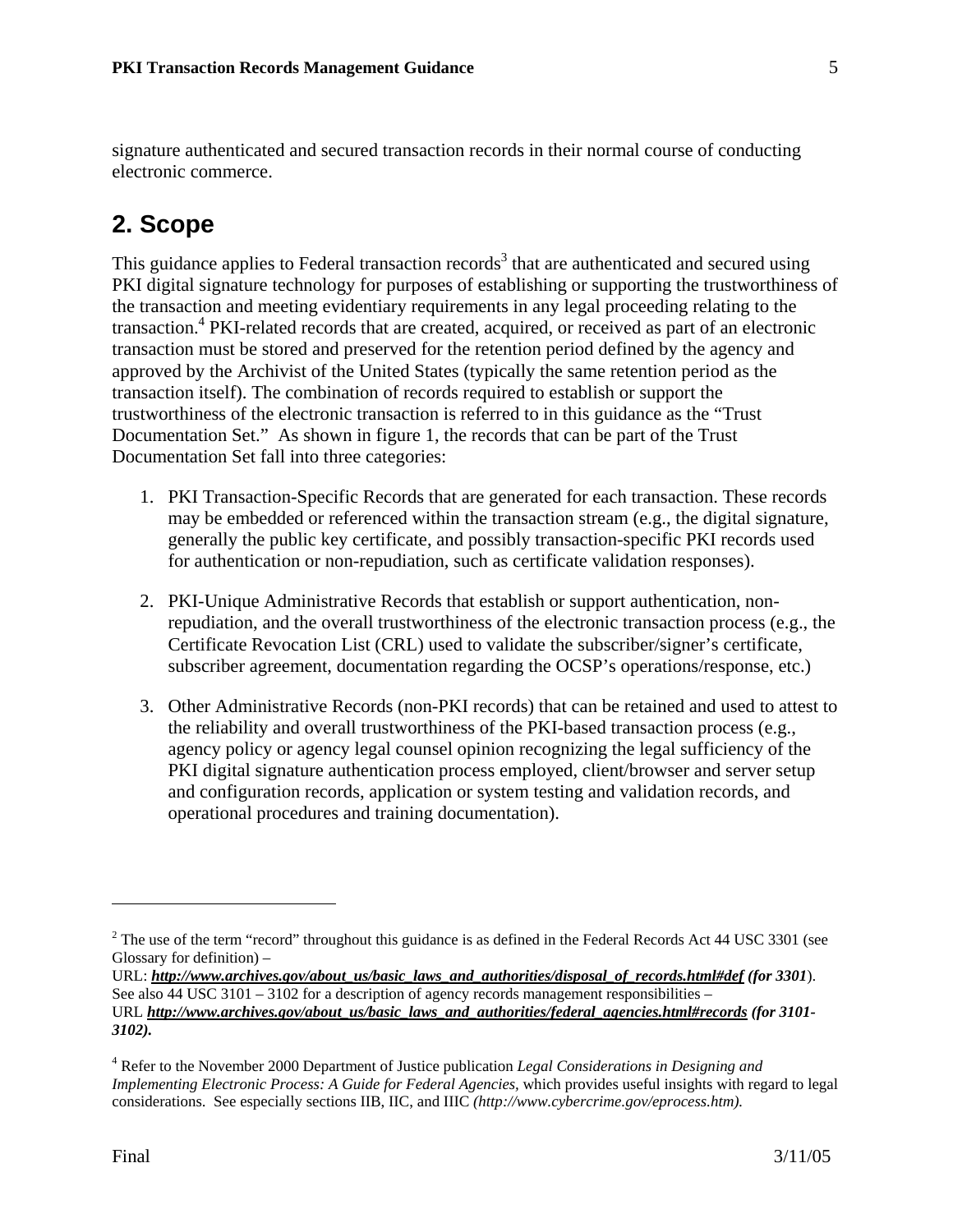

**Figure 1. PKI Transaction "Trust Documentation Set" Records** 

The target audience for this guidance includes Federal agency **information technology, information management, records management, legal department, and operations personnel** responsible for planning, implementing, operating, or otherwise documenting and managing Federal electronic transaction records that are digitally authenticated and secured using a PKI. Other entities, such as state and local government agencies, as well as commercial entities interacting with government agencies, may find this guidance document useful and may adopt and or modify it to suit their specific needs.

This guidance relates solely to the management of PKI records and is not sufficiently comprehensive to serve as a primer for understanding public key cryptography or the technical details of how a PKI functions to support digital signature authentication or how it is operated to produce, manage, and validate digital transactions. .

A high-level description of a PKI that may serve as an introduction to the technology can be found in Appendix (1) and (2) of

*Federal Agency Use of Public Key Technology for Digital Signatures and Authentication,*  NIST Special Publication 800-25, October 2000 (see *http://csrc.nist.gov/publications/nistpubs/800-25/sp800-25.pdf)*

This guidance presumes that PKI digital signature authenticated and secured transaction records will involve disparate technology platforms and architectures that may change over time. Therefore, the guidance is designed to be technology-independent regarding any particular PKI implementation.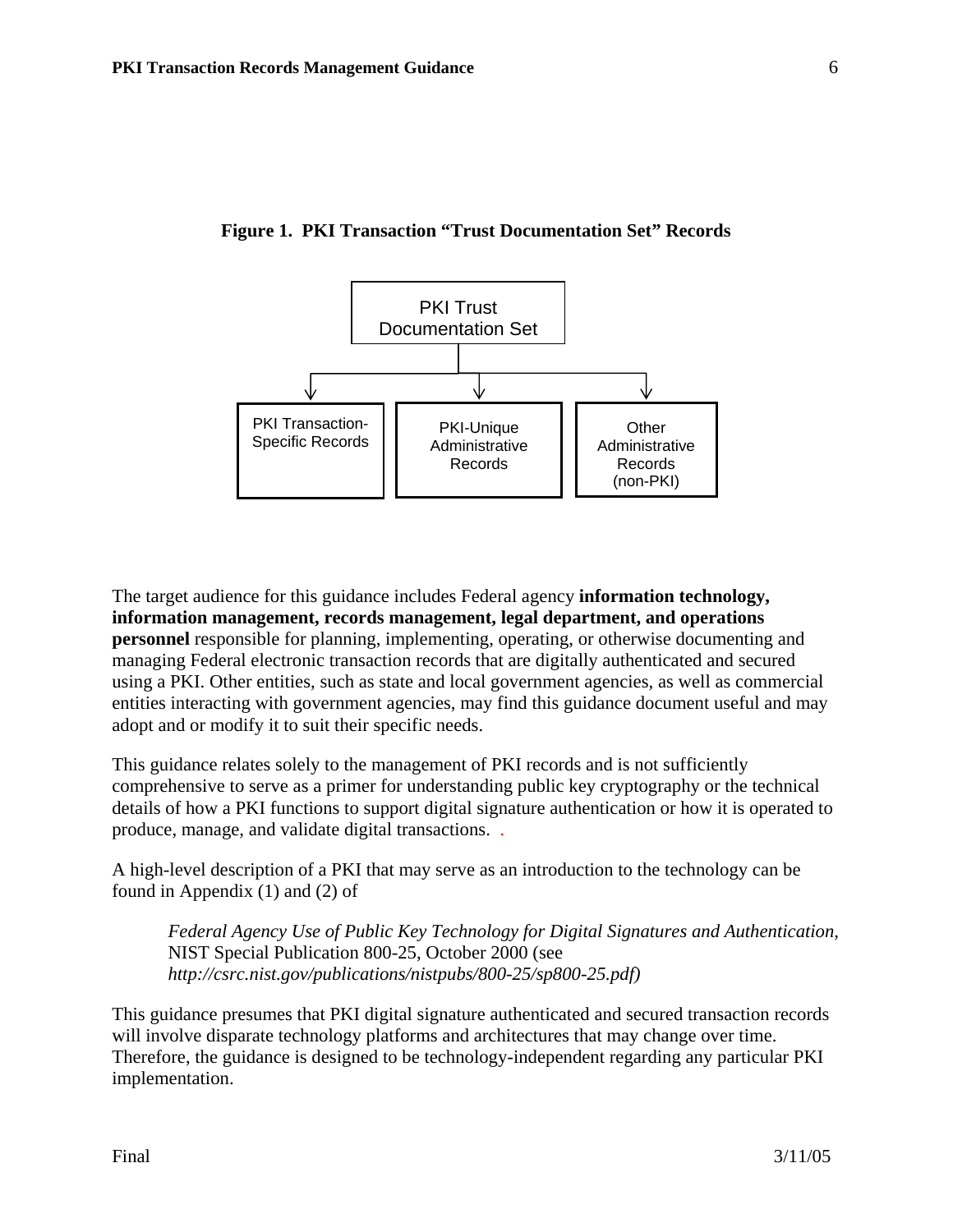### *2.1 Out of Scope*

The following areas related to PKI digital signature authenticated and secured transaction records are outside the scope of this guidance:

**Transaction Content.** The transaction content (whether in plain text or encrypted) to which PKI digital signature technology is applied is not within the scope of this document. However, certain PKI records may be embedded with or appended to the transaction content, such as the digital signature, the public key certificate, and other related records, and should be retained as records together with the transaction content.

**Transmission of Transactions.** The means or method of secure *transmission* of PKI authenticated and secured transactions is not within the scope of this document since transmission is a temporary process that does not produce records per se.

**PKI Secured Transaction Records Using Encryption.** Records related to the use of PKI technology for encrypting transaction content in order to protect its privacy or confidentiality is out of the scope of this guidance, except for those administrative records produced as part of Key Management Infrastructure or Services used for key management and recovery (see Section 4.8). For guidance on the privacy protection and confidentiality of PKI-based transactions (using PKI-based encryption or other means), consult with the agency's Privacy Act office and agency legal counsel.

**Records Retention or Retention Schedules.** Establishing a records schedule or setting retention periods for PKI transaction record Trust Documentation Sets is outside the scope of these guidelines for the following reasons:

- When retained to support the authentication of an electronic transaction content record, PKI digital signature transaction records are program records. The retention periods for program records are determined by agency business needs and then approved by the Archivist of the United States, consistent with existing NARA guidance.
- Among other considerations, the retention period for PKI digital signature transaction records will be influenced by an agency's risk assessment of the electronic transaction application and the resulting OMB-defined assurance level the agency selects.
- The retention periods established for the four assurance levels identified in the Federal Bridge Certification Authority X.509 Certificate Policy (9/27/04) relate only to Certification Authority (CA) records (PKI-Unique Administrative Records) and should be considered in the definition and approval of retention periods for electronic transaction program records.
- The retention periods for Other Administrative Records also will be influenced by the retention periods defined and approved for the electronic transaction program records.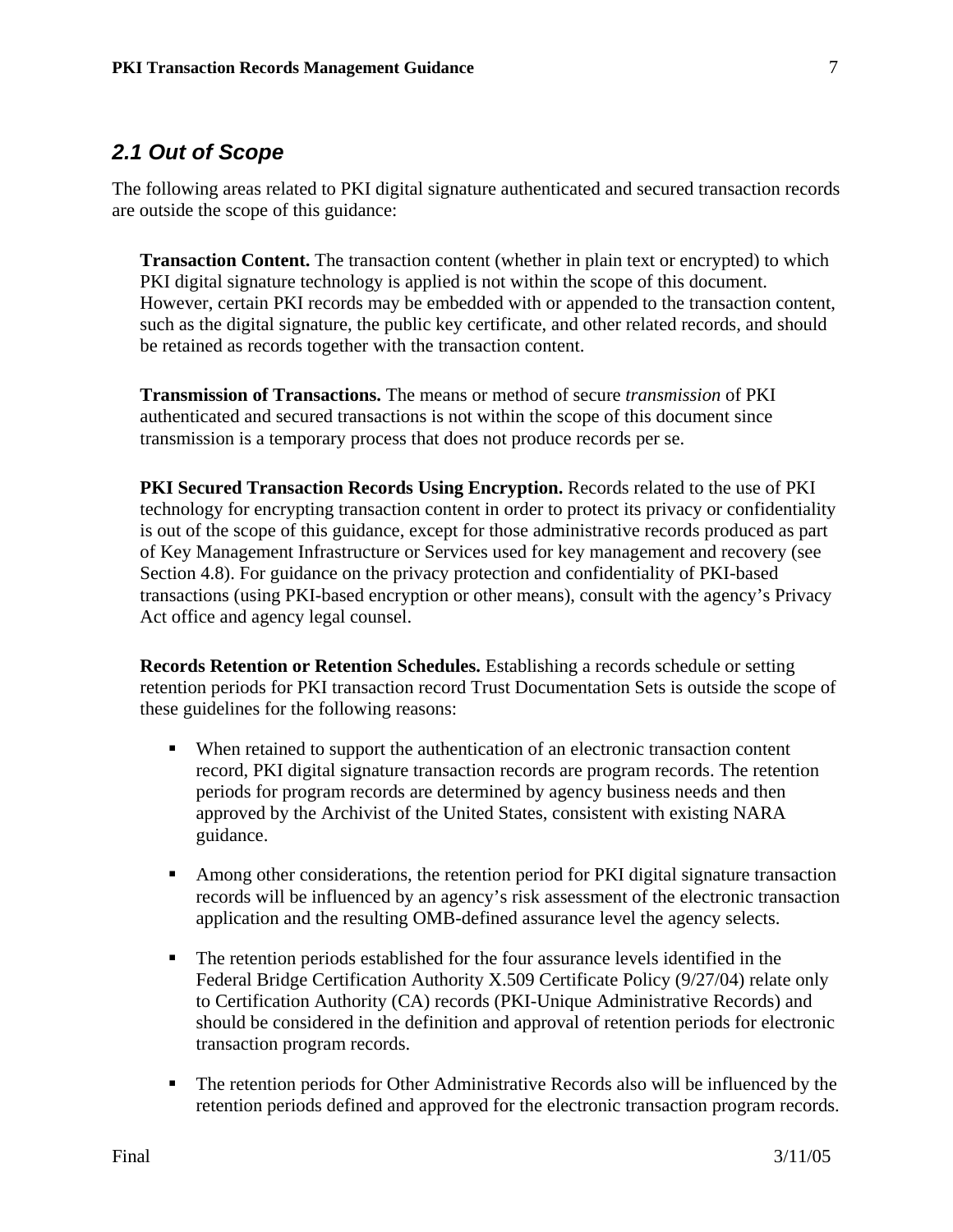## **3. PKI Transaction Process and Records**

As a foundation for understanding the records management guidance for PKI transaction records, this section presents the PKI-related aspects of an electronic transaction process. It also defines the types of PKI-related records that may be created, received, acquired, or referenced by the parties involved in the transaction.

The process for each transaction typically involves the interaction of three elements:

- the subscriber/signer who configures and uses a client/browser or server that supports and executes PKI digital signature software,
- the PKI infrastructure consisting of certain agency-based or external trusted PKI services (CA, certificate repository, time stamp), and
- the relying party's (i.e., the agency's) PKI environment that authenticates and processes the subscriber/signer's transaction.

A typical PKI transaction process model is depicted in figure 2, with the example records listed at the step in the process where they may be generated, received, or maintained.

## *3.1 Example Process Model and Trust Documentation*

Figure 2, Example PKI Transaction Process Model and Trust Documentation, depicts the process activities and example records associated with authenticating or securing a transaction using PKI digital signature technology. These typical process activities and related records are not intended to be all-inclusive since PKI transaction application implementations may differ in where and how a particular function is implemented. A more comprehensive list of example records is provided in table 3, Trust Documentation Sets by Assurance and Authentication Levels (Section 4.4). Table 3 also indicates the category of document, i.e., PKI Transaction-Specific records, PKI-Unique Administrative records, and Other Administrative records (non-PKI) as defined in section 2, Scope.

The dashed line blocks relate to the requirement for authenticating the relying party (which also must be a subscriber with a public key pair) as specified for Authentication Level 4 in the National Institute for Standards and Technology (NIST) *Electronic Authentication Guideline, Special Publication 800-63, version 1.01, September 2004.* (See section 4.6 for additional information.) The process and steps for encrypting the transaction content using PKI technology for purposes of protecting the confidentiality or privacy of the transaction during its approved retention period are outside the scope of this guidance and are not shown in Figure 2. Definitions of the terms and acronyms used in figure 2 are provided in appendix B, Glossary, and appendix C, Acronyms.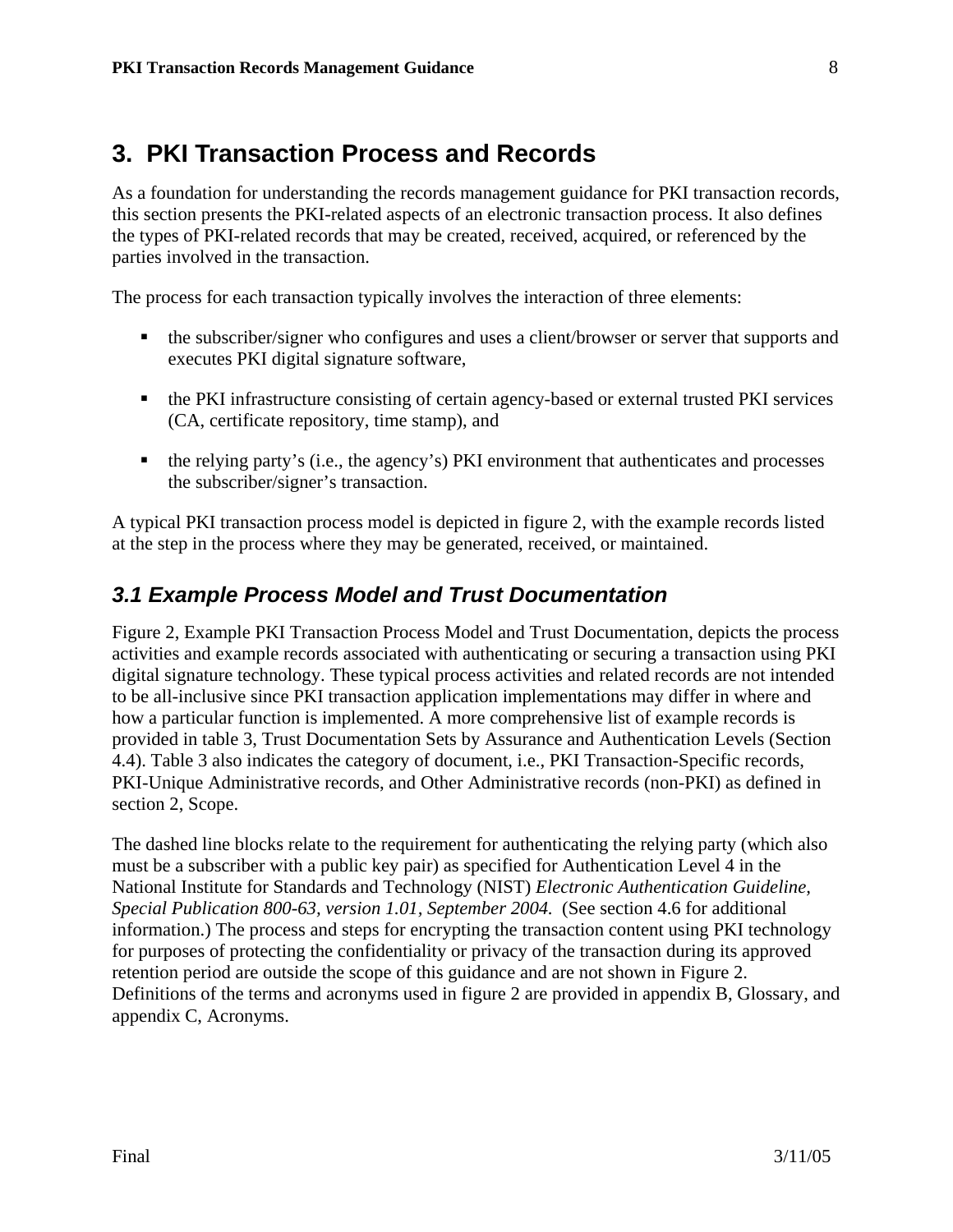

## **Figure 2. Example PKI Transaction Process Model and Trust Documentation**

(the record examples are in **bold** type)

\* Authentication of the relying party is depicted in this model to address the requirement stated in The National Institute of Standards and Technology (NIST) *Electronic Authentication Guideline, Special Publication 800-63* (June 2004), Level 4 authentication, to authenticate all parties to an electronic transaction.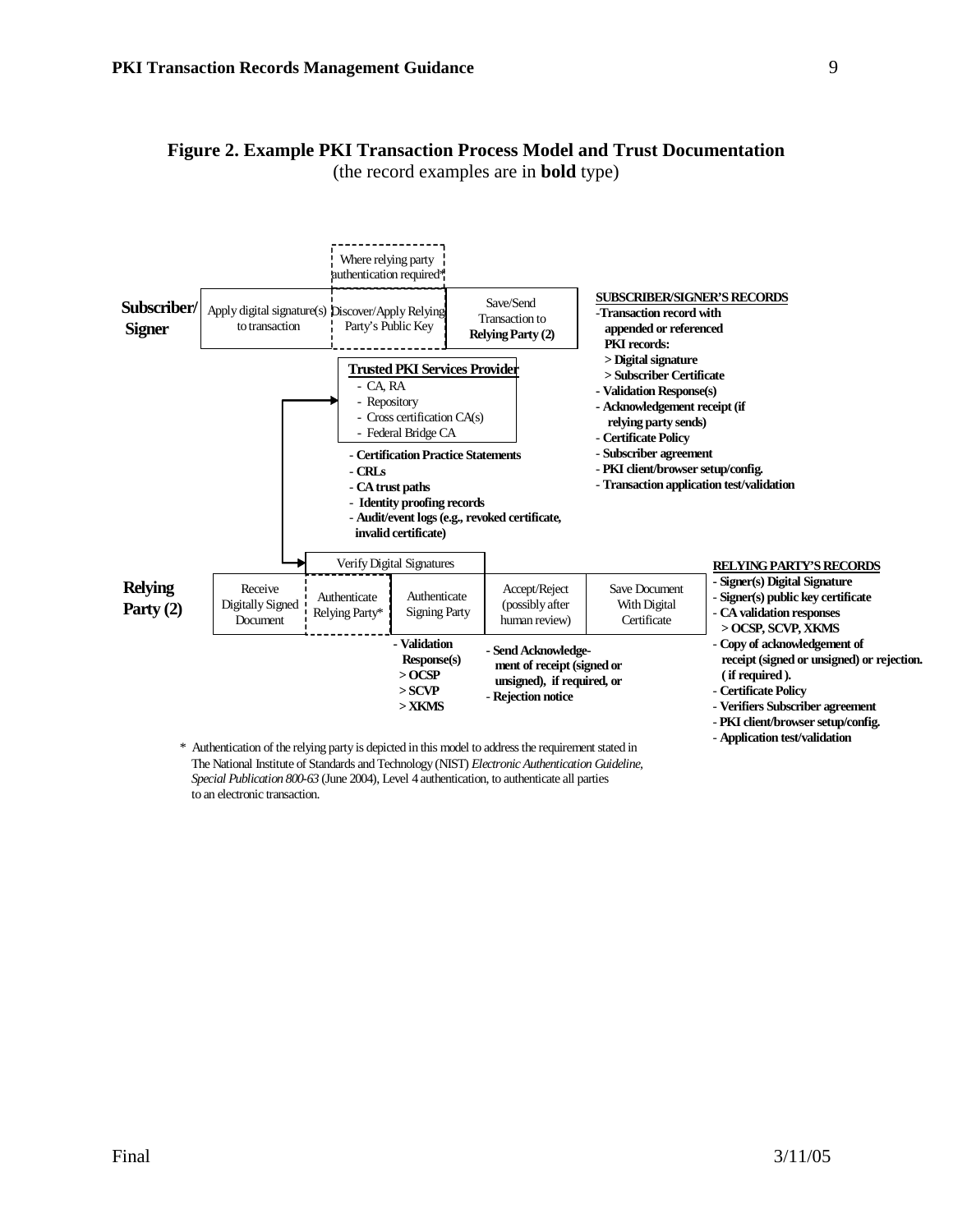## **4. Records Management Guidance**

The objective of this detailed guidance is to help Federal agencies manage PKI digital signature authenticated and secured transaction records. The recommendations and requirements stated in this guidance draw upon existing records management, regulations, standards, guidance, and best practices.

The areas addressed in this records management guidance are derived primarily from the following activities and research:

- An initial information-gathering activity, including two focus group sessions with participants from multiple Federal agencies on May 12 and 13, 2004. These two sessions identified potential areas and issues for consideration when developing records management guidance for Federal PKI digital signature transactions. A number of the areas and issues the focus groups identified have been incorporated into this guidance.
- Review of recent PKI-related guidance and reference documentation, including guidance and informational documents from OMB, NARA, NIST, DOJ and Request for Comment (RFC) documentation from the Internet Engineering Task Force (IETF) and World Wide Web Consortium (W3C) (see Appendix A for detailed reference information).
- Various discussions with selected Government agencies and PKI infrastructure software vendors.

This records management guidance applies to the three categories of Federal records identified in section 2, Scope:

- 1. PKI Transaction-Specific records that may be embedded or referenced within each transaction (e.g., the digital signature, generally the public key certificate, and possibly transaction-specific PKI records used for authentication or non-repudiation, such as certificate validation responses).
- 2. PKI-Unique Administrative records, which are generally retained separate from the transaction data, support authentication, non-repudiation, and the overall trustworthiness of the electronic transaction process (e.g., certificate validation responses, the CRL used to validate the subscriber/signer's certificate, subscriber agreement, etc.)
- 3. Other Administrative records (non-PKI records) that can be retained and used to attest to the reliability and overall trustworthiness of the PKI-based transaction process, such as client/browser and server setup and configuration records, application or system testing and validation records, and operational procedures and training documentation.

The following records management principles underlie the keeping of Federal records that comprise the Trust Documentation Set for PKI digital signature authenticated and secured transactions.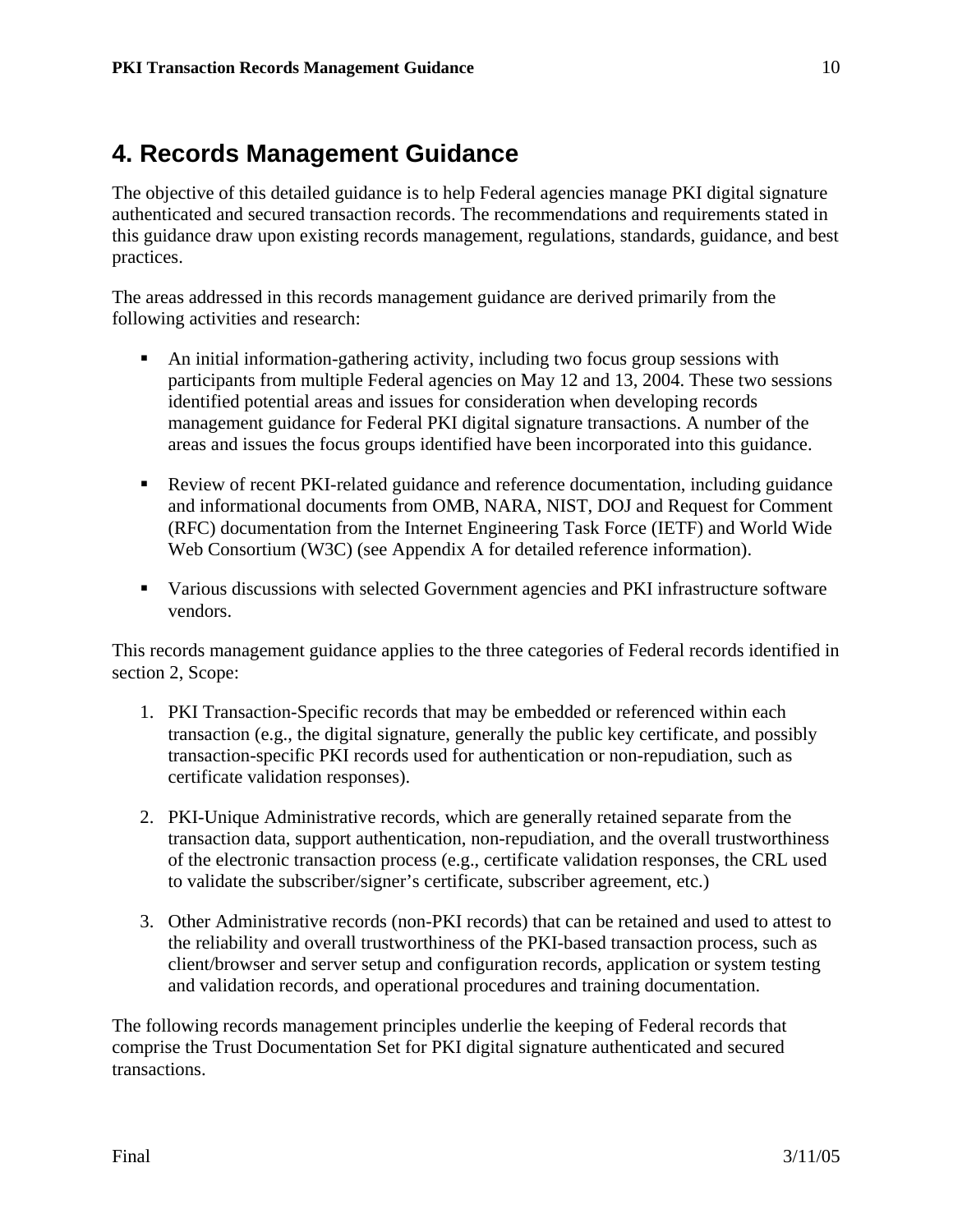## *4.1 Recordkeeping Principles*

All Federal PKI digital signature authenticated and secured transaction records should:

- Contain the human-readable name of the subscriber/signer. This could be the Subject name from the public key certificate or other metadata that represents the name of the subscriber/signer.
- Include a human-readable date and time associated with the signing of the transaction that is "at or near the time"<sup>5</sup> that the signing occurred.
- Indicate the intent of the subscriber/signer, i.e., the purpose for applying the PKI digital signature to the transaction. The intent may be obvious if it relates directly to a purpose included in the text of the transaction, e.g., "approved by" or "submitted by." It could be in the form of a statement that the subscriber/signer takes responsibility for the transaction or that the subscriber/signer is authorized to sign on behalf of someone else. It also may relate to the context of the transaction (e.g., a purchase order form).

For the PKI-related transaction records, the operational or recordkeeping system should:

- Capture all PKI transaction records that meet the definition of a Federal record. Also, the metadata needed for identification, searching and disposition management of the transaction should be captured "at or near the time" of the transaction.
- **Retain PKI record keeping Trust Documentation Sets for at least the same period of time** as the digitally signed transaction to which they pertain.
- Avoid the retention of PKI transaction records on any individual user's workstation because
	- integrity protection is not automatically provided and is limited to user-modifiable file controls (e.g., a reversible read-only setting),
	- accessibility is limited to the user(s) who has access to the files on the workstation, and
	- disposition management cannot be programmatically controlled.

 $<sup>5</sup>$  Federal Rules of Evidence 803(6) - a "[r]ecord of a regularly conducted activity" such as a "memorandum, report,</sup> record, or data compilation, in any form" will be admissible if the record was made "at or near the time by . . ."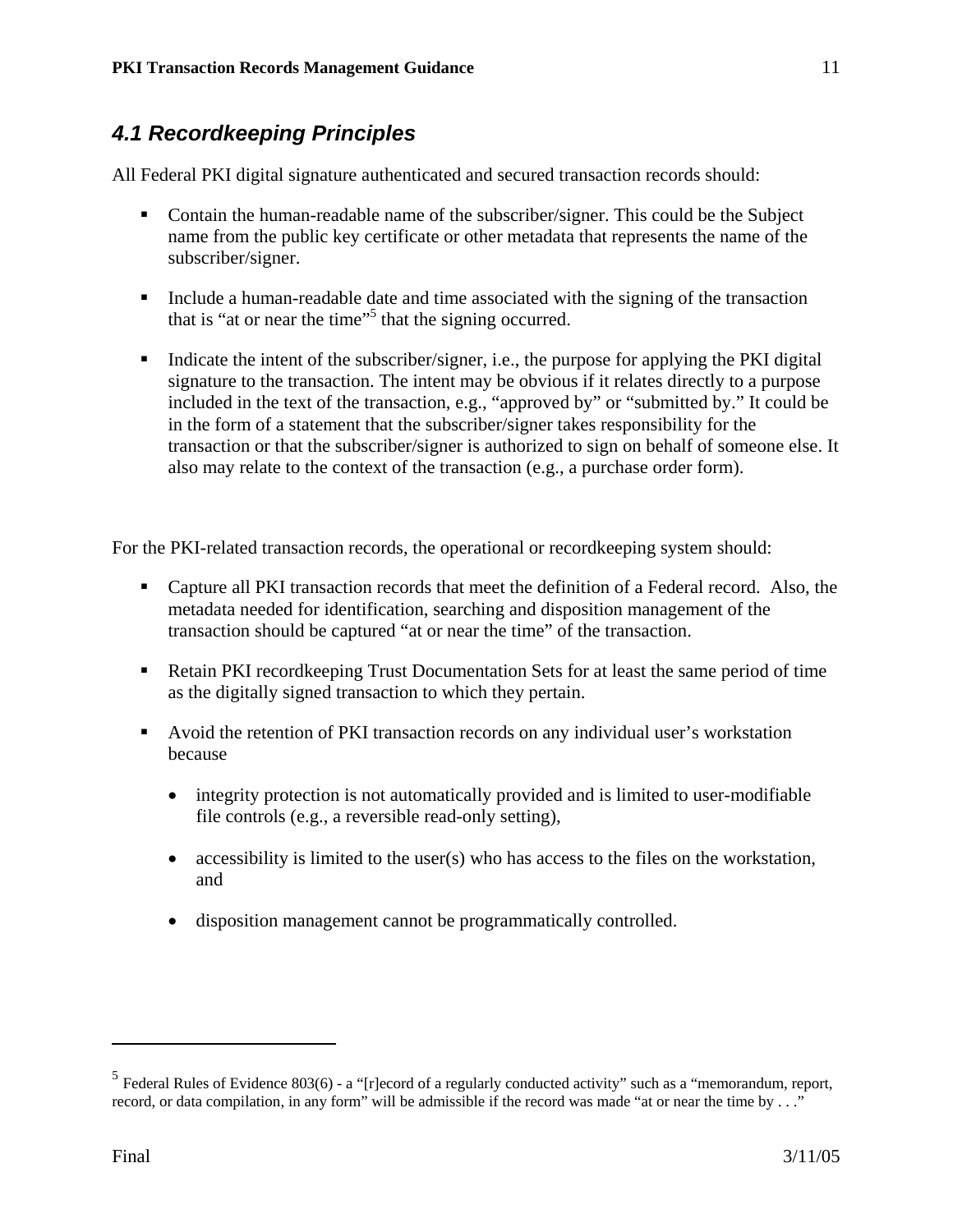## *4.2 Recordkeeping Responsibility*

Each Government agency is responsible for the lifecycle management of all records that are part of the defined Trust Documentation Set for each PKI-based digitally signed electronic transaction. The agency should capture and preserve these records for the approved retention period, after which temporary records may be destroyed and permanent records transferred to NARA.

The agency should not assume that PKI transaction records will be retained for the approved retention period by any third party unless specific legally binding and enforceable agreements have been made for retention. Even when such legally binding and enforceable agreements are in place, periodic reviews should be conducted to ensure adherence by the trusted third party. It is recommended that agencies maintain control of key PKI authentication records, such as identity proofing documentation and subscriber agreements, where possible.

Where an agency agrees to rely on a credential issued by another agency, the relying agency should ensure both (1) that it has a legally binding and enforceable agreement with the agency that issued the credential under which the issuing agency sets forth its retention policies and agrees to make materials available as needed, and (2) that any legally binding and enforceable agreements with third parties make clear which materials must be retained for, and made available to, the relying agency.

Therefore, both the subscriber/signer and relying parties as well as the trusted PKI service provider(s) – either the agency(ies) or third party(ies) under a legally binding and enforceable agreement – have recordkeeping responsibilities. They should ensure that all records of the PKI Trust Documentation Set related to each PKI digitally signed electronic transaction are retained for the required period of time as defined in and approved for a particular program or application

The following are examples of approaches that may be used to ensure that the records are properly retained.

- The subscriber/signer and relying party may generate or acquire all records, including records from pertinent trusted PKI services provider(s), and retain them for the required period of time in a manner that meets recordkeeping requirements. This can be done either under control of the operational transaction environment (e.g., database) or as transferred to and under control of a recordkeeping system.
- The subscriber/signer and relying party may enter into a legally binding and enforceable agreement with one or more trusted third-party PKI service providers to retain certain records, such as CRLs or subscriber agreements, for the required period of time in a manner that meets good recordkeeping requirements.

For PKI transaction records that are retained physically separate from the transaction but are referenced or linked from within the transaction data stream, the following records management requirements should be met.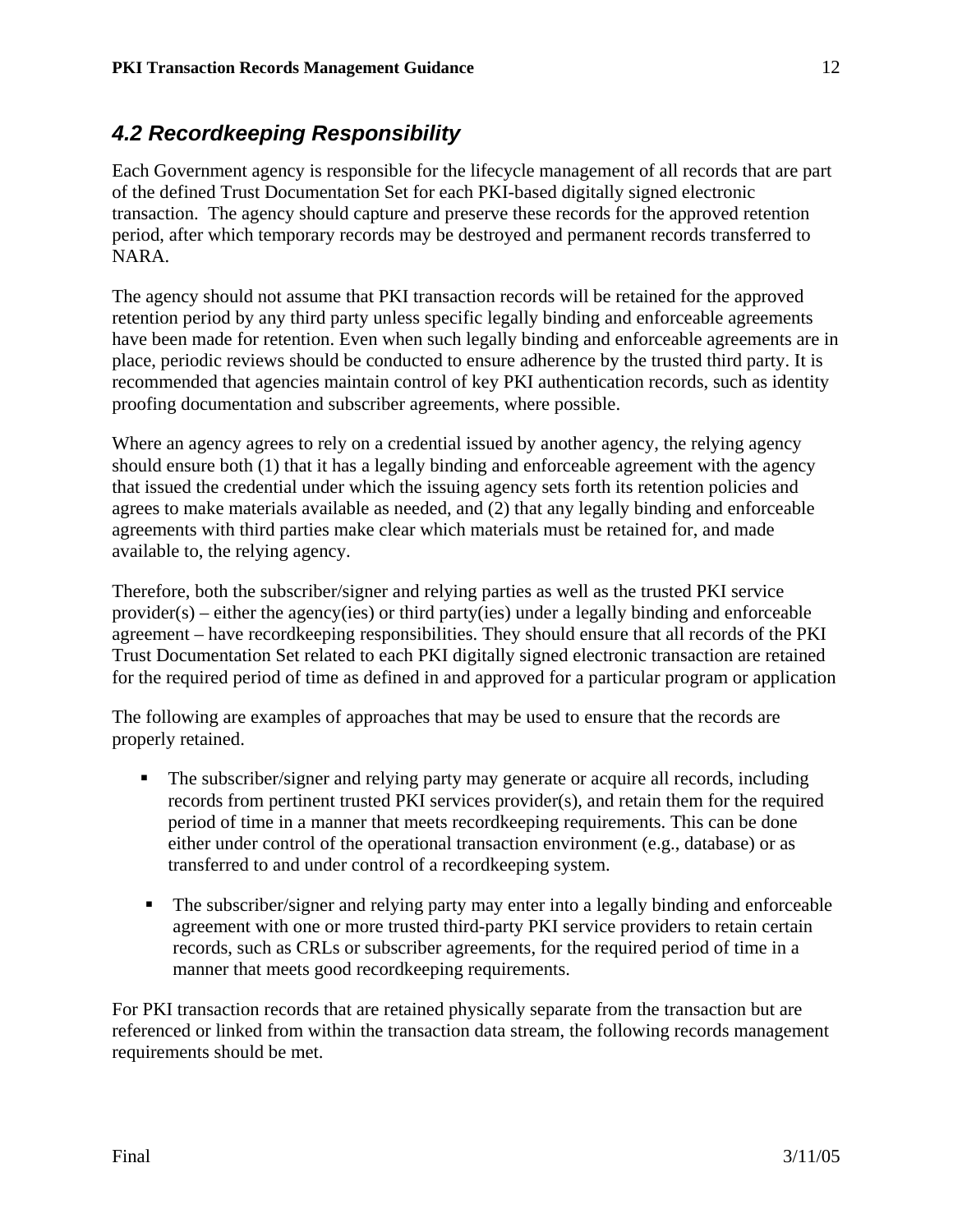- The integrity and quality of the reference or the link to the PKI transaction record from within the transaction data stream should be maintained for the approved retention period of the record. Separating transaction-specific PKI-related records from the transaction data stream is not recommended, except where the usability of the transaction content by a downstream application or reproduction tool may be restricted.
- All records should be managed in accordance with good recordkeeping guidance, whether they are managed within an operational transaction system or a recordkeeping system.

## *4.3 PKI-Unique Administrative and Other Administrative Records as Trust Documentation*

Administrative records, which play a very important role in the overall Trust Documentation Set for PKI transaction records, are of two types:

- PKI-Unique Administrative records that are not part of the PKI transaction stream but may be referenced either from within the PKI-portion of the transaction stream or may reside as separate records that are related to the transaction. Examples of these records are:
	- certificate validation responses that may be retained either physically and logically separated from PKI transactions or together with the transaction data,
	- the CRL used to validate the subscriber/signer's certificate,
	- the subscriber agreement, and
	- event or audit logs for revoked certificates or negative certificate validation responses, etc.
- Other Administrative records that are not specifically related to the PKI can play an important role in attesting to the reliability and overall trustworthiness of the PKI transaction process. Examples of these records are
	- client/browser and server setup and configuration records that may drive the number and sequence of PKI events,
	- transaction application or system testing and validation records, and
	- operational procedures and training documentation for the PKI infrastructure and the transaction application.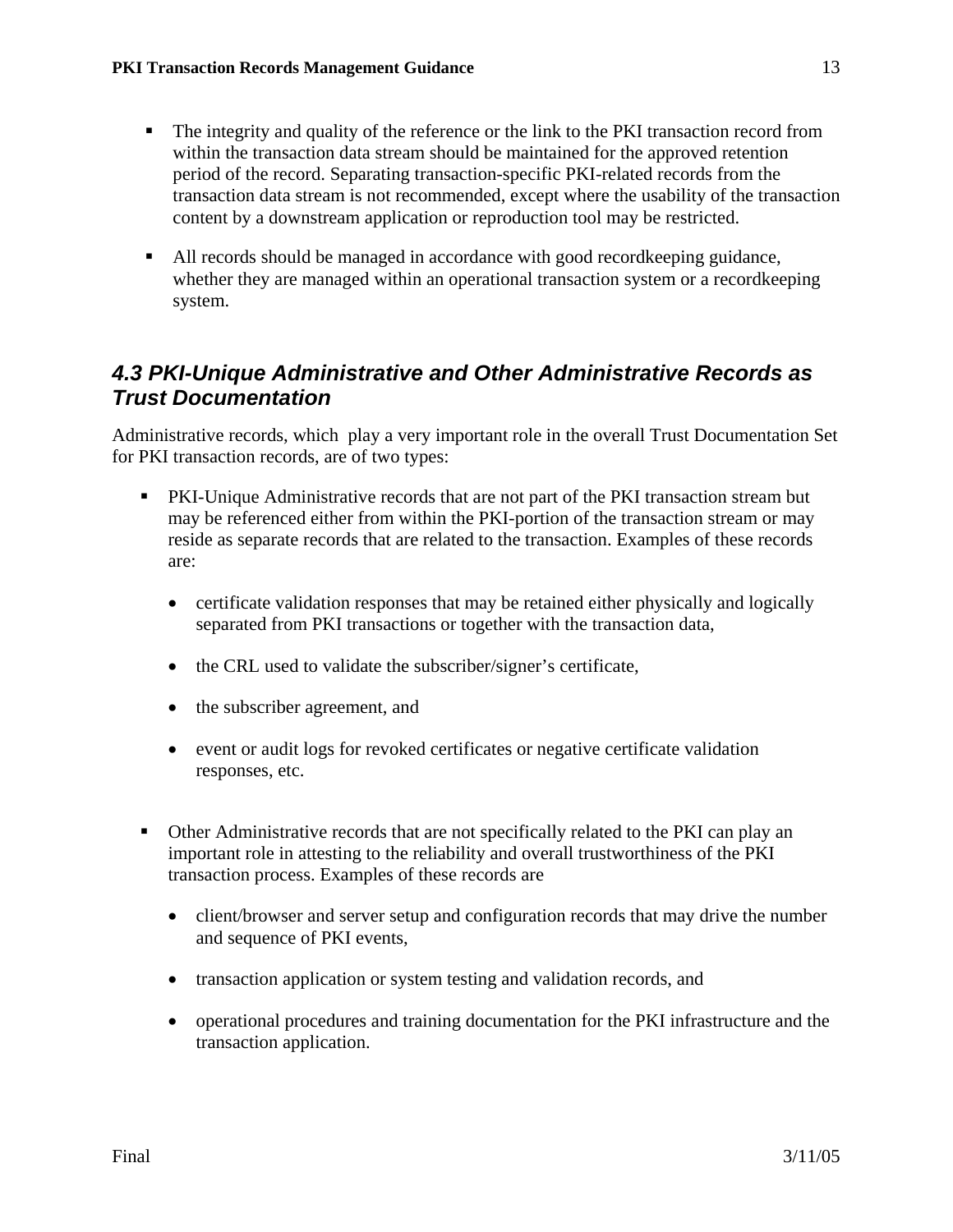It should be noted that certain administrative records that do not relate specifically to an individual subscriber/signer, such as the Certificate Policy, the browser setup/configuration, and other training and operating procedure documentation, need only be retained once at the agency or transaction information system level and not by each individual subscriber/signer.

PKI-Unique Administrative and Other Administrative Records may play a substantial role in providing additional evidence that supports the authentication of the parties to the transaction and strengthens non-repudiation. These records also provide support for the reliability and trustworthiness of the entire PKI-based transaction application.

The importance of retaining administrative records increases with the selected level of identity assurance and authentication requirements (as defined in OMB Memorandum M-04-04<sup>6</sup> and NIST Special Publication 800-63<sup>7</sup> and discussed in more detail later). This is especially the case where the selected assurance level and technical authentication level (such as OMB and NIST Levels 3 and 4 and possibly Level 2) may require additional proof for authentication and nonrepudiation.

For supporting authentication of the Signer, records such as certificate validation using a CRL or a validation response protocol may be required. For supporting non-repudiation, a subscriber agreement or the public key certificate may contain information regarding the signature authority of the subscriber/signer(s). If PKI functions and processes related to the transaction application are questioned, then supporting system or program documentation records, such as the application specification, client/browser PKI setup or configuration, or PKI testing and validation documentation may be required to provide proof of trustworthy system operation.

One of the strongest roles of Other Administrative Records is documenting how a PKI process and the transaction application function on a regular basis in the normal course of business. These records include

- operating procedures,
- user and administrator training documentation,
- client/browser and server PKI setup and configuration that drive the sequence of PKI digital signing events, and
- testing and validation documentation for the PKI elements of the transaction application.

<sup>&</sup>lt;sup>6</sup> Office of Management and Budget – OMB Memorandum M-04-04 E-Authentication Guidance for Federal Agencies, December 16, 2003, http://www.whitehouse.gov/omb/memoranda/fy04/m04-04.pdf.

<sup>&</sup>lt;sup>7</sup> National Institute of Standards and Technology – NIST Special Publication 800-63, June 2004 for Electronic Authentication. http://csrc.nist.gov/publications/nistpubs/800-63/SP800-63v6\_3\_3.pdf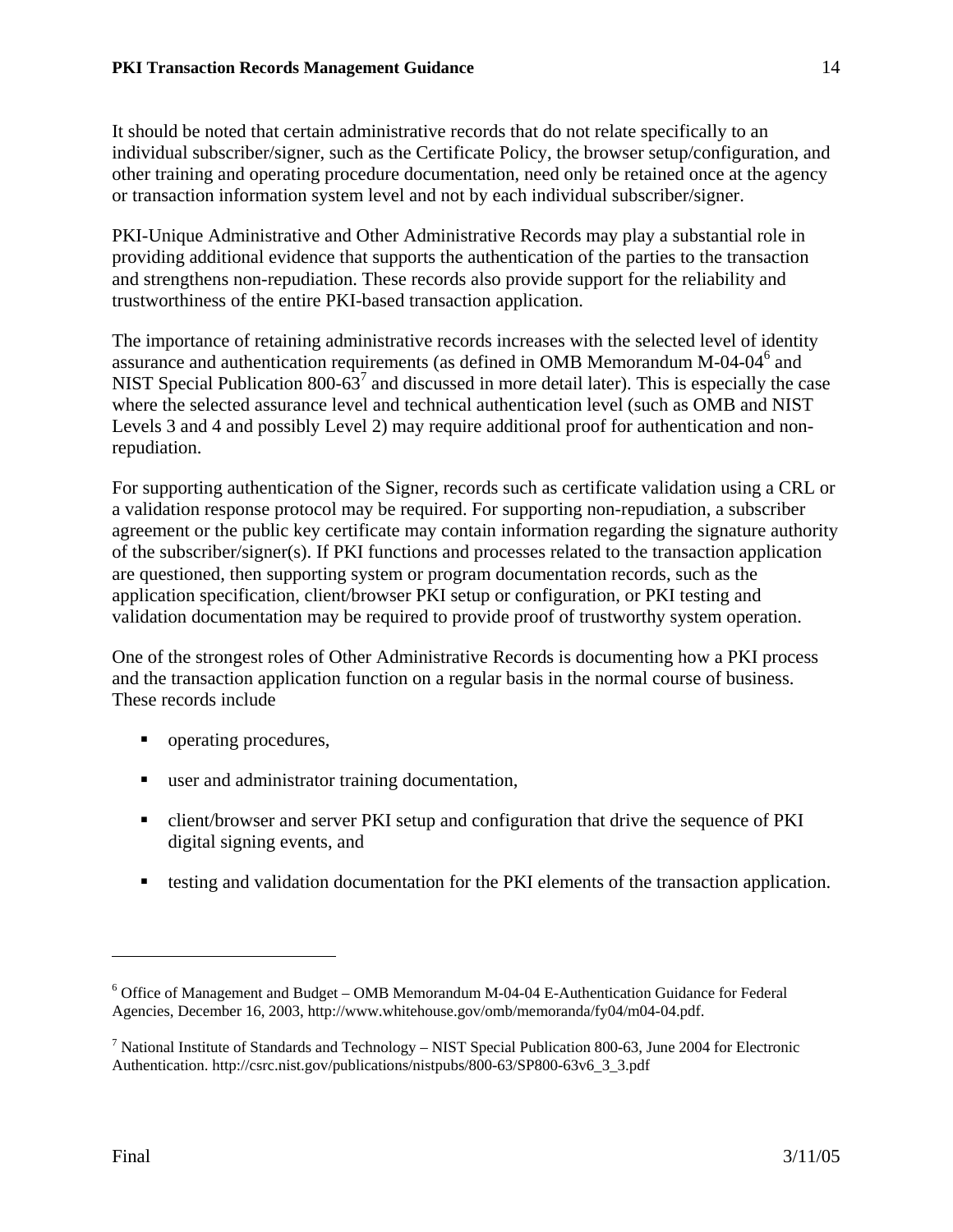These records can provide a strong foundation for establishing the regular operation of the PKI transaction application in the normal course of business. For the lower assurance and authentication levels (OMB and NIST levels 1 and 2), these supporting records may provide sufficient trust documentation to alleviate the need for retaining the digital signature and other embedded PKI transaction record documentation, assuming the authentication of the digital signature and the integrity validation of the transaction content have been properly executed.

Given the relative novelty of PKI technology and the untested nature of PKI digital signature transaction processes in the courts, the following two recommendations can strengthen the legal sufficiency of the PKI-based transaction information system and each transaction.

- **For each PKI-based transaction information system, establish an agency policy,** procedure or legal counsel opinion<sup>8</sup> that establishes the legal sufficiency of the PKI digital signature authentication process employed. This policy, procedure, or legal opinion would describe in business and legal terms, versus more complex PKI-related terminology, the processes, methods, and technology employed in the regular course of business to ensure that each PKI-based transaction is executed and recorded in an accurate and reliable manner. Since this policy, procedure, or opinion could be released to the public or a court or oversight body, it should not contain privileged legal analysis, discussions of risk assessment, or other sensitive materials.
- For each transaction, the application should automatically (where possible) create a textual, easily understood "summary trust record." The purpose of this record is to provide proof, in layman terminology rather than PKI-technical terminology, to a court or other interested parties that the PKI-based transaction process complied with agency policy and procedure. This summary trust record should collect, at a minimum, the fact that the PKI digital signature is valid, the date/time validated, and the transaction ID. Other information recommended for inclusion in the record is a specific reference to the policy, procedure, or legal counsel opinion record noted above (including the date and version of the record), and any other pertinent information deemed necessary to establish legal sufficiency based on the agency's risk assessment.

## *4.4 Linking of PKI Records to Assurance and Authentication Levels*

The type and number of PKI digitally signed transaction records that may need to be retained to establish trustworthiness over time will be influenced by the selected assurance level that results from the agency's risk assessment. This section discusses how the assurance levels set forth by OMB and the authentication processes set forth by NIST for electronic transactions may influence the type and amount of PKI transaction records that should be retained and managed.

<sup>&</sup>lt;sup>8</sup> Office of Management and Budget, Implementation of the Government Paperwork Elimination Act, (May 2, 2000) Section 8. How should agencies implement electronic signatures and electronic transactions? "a. Build from a policy framework. GPEA applies to interactions between outside entities and the Federal government, as well as to transactions and record keeping required by parties under Federal programs. Accordingly, agencies should consider whether their policies or programmatic regulations support the use and enforceability of electronic signature alternatives . . ."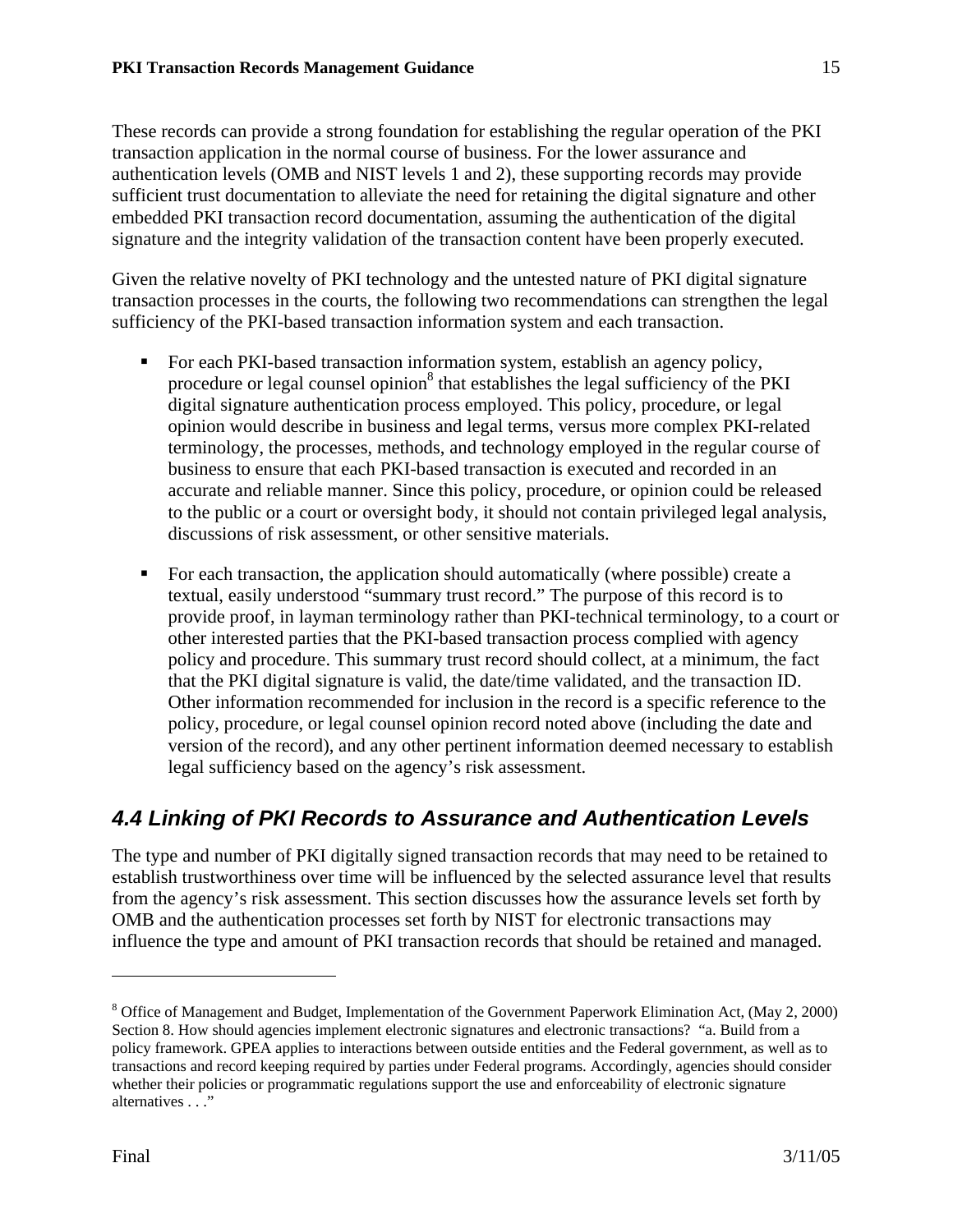OMB issued the *Memorandum on E-Authentication Guidance for Federal Agencies* on December 16, 2003 (M-04-04). This memorandum identified four assurance levels that are based on the confidence level that is required regarding the validity of the asserted identity of the electronic signature applied to a transaction. NIST issued the *Electronic Authentication Guideline, Special Publication 800-63,* as technical guidance supplementing the OMB M-04-04 E-Authentication Guidance.

Table 1, Summary of Assurance Levels and Technical Authentication Guidance, presents a summary of the OMB assurance level and NIST authentication level guidance. This summary is provided as background regarding both the potential applicability of PKI at each assurance level and as a baseline for determining the records that may need to be retained as part of the Trust Documentation Set for PKI digital signature authenticated and secured electronic transactions.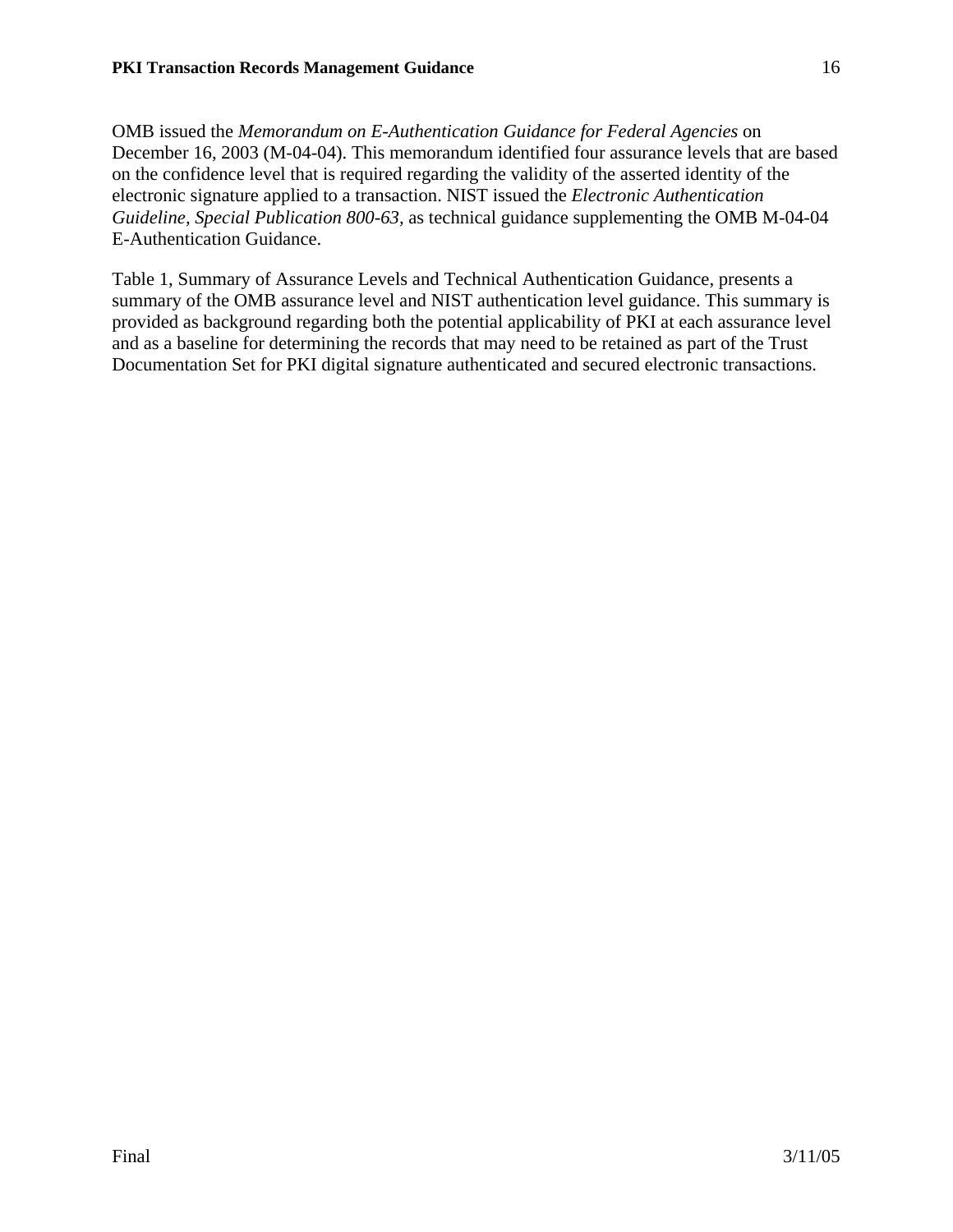| <b>Identity</b><br>Assur-<br>ance<br>Level | <b>OMB M-04-04</b><br><b>E-Authentication Guidance</b><br>(required confidence level) | <b>NIST 800-63</b><br><b>Electronic Authentication Guideline</b><br>(electronic authentication<br>requirements)                                                                                                                                                                                                                                                                                                                                                     | PKI<br><b>Applic-</b><br>ability |
|--------------------------------------------|---------------------------------------------------------------------------------------|---------------------------------------------------------------------------------------------------------------------------------------------------------------------------------------------------------------------------------------------------------------------------------------------------------------------------------------------------------------------------------------------------------------------------------------------------------------------|----------------------------------|
| 1                                          | Little or no confidence in the<br>asserted identity's validity                        | No identity proofing is required at this<br>level. Although an authentication<br>mechanism provides some assurance that<br>the same claimant is accessing the<br>protected transaction, there is not a<br>requirement at this level to use FIPS-<br>approved cryptographic techniques.                                                                                                                                                                              | Option-<br>al                    |
| $\overline{2}$                             | Some confidence in the<br>asserted identity's validity.                               | Authentication requires that the claimant<br>prove through a secure authentication<br>protocol that he or she controls the token.<br>Level 2 requires identity proofing but does<br>not require FIPS-approved cryptography. It<br>allows any of the token methods of levels 3<br>and 4, as well as passwords and PINs.                                                                                                                                              | Yes                              |
| 3                                          | High confidence in the<br>asserted identity's validity.                               | Level 3 authentication requires<br>cryptographic strength mechanisms that<br>protect the primary authentication token<br>against compromise. Relying parties must<br>determine which data requires<br>authentication or confidentiality protection<br>and are not required to authenticate or<br>encrypt all data transferred. Authentication<br>requires that the claimant prove through a<br>secure authentication protocol that he or<br>she controls the token. | Yes                              |
| $\overline{4}$                             | Very high confidence in the<br>asserted identity's validity.                          | Requires strong cryptographic<br>authentication of all parties and all<br>sensitive data transfers between parties.<br>Strong, FIPS-approved cryptographic<br>techniques are used for all operations.                                                                                                                                                                                                                                                               | Yes                              |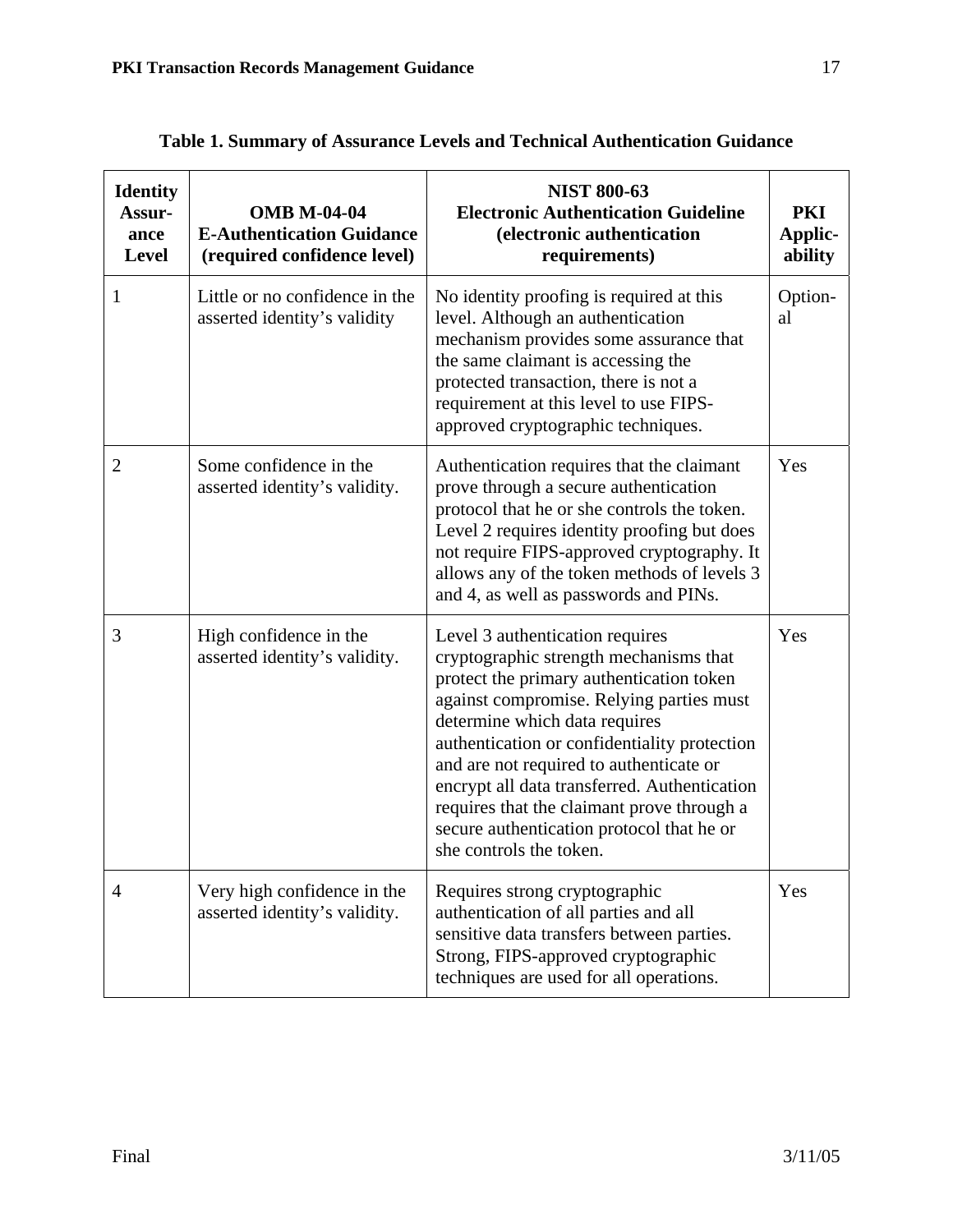The four assurance levels (Rudimentary, Basic, Medium, and High) identified in X.509 Certificate Policy for the Federal Bridge Certification Authority (FBCA)<sup>9</sup> essentially map to the four OMB assurance levels and the four NIST levels of authentication where PKI technology is used to authenticate and secure the transaction content, as indicated in table 2.

| X.509 Certificate Policy,<br><b>Federal Bridge</b><br><b>Certification Authority</b><br><b>Assurance Levels</b> | <b>OMB M-04-04</b><br><b>E-Authentication Guidance</b><br>(required confidence level) | <b>NIST 800-63</b><br><b>Electronic Authentication</b><br><b>Guideline</b> (electronic<br><b>authentication</b><br>requirements) |
|-----------------------------------------------------------------------------------------------------------------|---------------------------------------------------------------------------------------|----------------------------------------------------------------------------------------------------------------------------------|
| Rudimentary                                                                                                     |                                                                                       |                                                                                                                                  |
| <b>Basic</b>                                                                                                    |                                                                                       |                                                                                                                                  |
| Medium                                                                                                          |                                                                                       | 3                                                                                                                                |
| High                                                                                                            |                                                                                       |                                                                                                                                  |

**Table 2. Summary of FBCA Assurance Levels Relative to OMB and NIST** 

#### **4.4.1 PKI Trust Documentation Sets by Assurance and Authentication Levels**

Table 3, Trust Documentation Sets by Assurance and Authentication Levels, provides guidance regarding which PKI transaction records should be retained in order to provide the appropriate level of reliability, authenticity, integrity, usability, and non-repudiation relative to the four assurance levels as defined in OMB Memorandum M-04-04 and the signature authentication guidance described in NIST's *Electronic Authentication Guideline, Special Publication 800-63*  (September 2004).

The possible records to be retained are listed by the three entities involved in a PKI-based transaction environment – namely, the Signer, the Relying Party, and Trusted PKI Services Providers. A discussion of each of the four Trust Documentation Sets, including the rationale for recommending that certain records be retained, follows the table.

 $9^9$  X.509 Certificate Policy for the Federal Bridge Certification Authority, *http://www.cio.gov/fpkipa/documents/FBCA-CP.pdf.*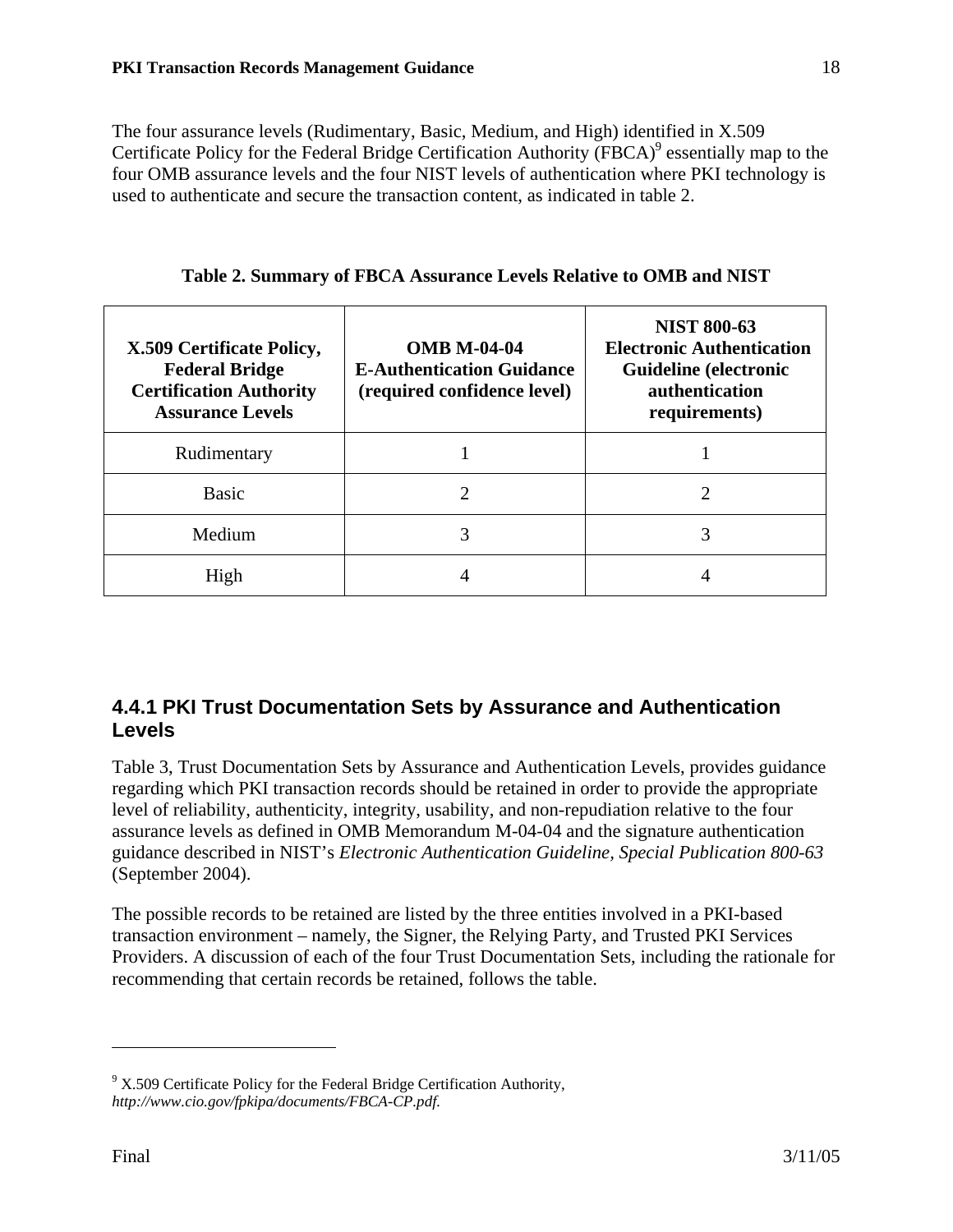**The recommendations provided in table 3 are for guidance only. The actual records that need to be retained and the authentication methods required to be employed may vary based on the risk assessment conducted by the agency, including the risk of future litigation. Due to the relative newness of PKI technology, both from an implementation and a litigation perspective, it is recommended that agencies err on the side of inclusiveness when determining which PKI transaction records should be retained, especially for assurance levels 2, 3, and 4. Once business and legal experience has been gained, the decision regarding which specific PKI-related transaction records should be retained can be revisited.** 

The column in table 3, labeled "Category" relates to the categories of records that are defined in section 2, Scope. Entries in the cells for this column are abbreviated as

- TS = PKI Transaction-Specific records
- UA = PKI-Unique Administrative records
- OA = Other Administrative records (non-PKI records)

Entries in the cells under the four columns labeled "Level n" are abbreviated as

- O = *Optional*: The record is not necessarily required to support the trustworthiness of the transaction, but agencies should assess the risk associated with the transaction to determine whether retention is appropriate.
- R = *Recommended*: The record would support the trustworthiness of the transaction; however, its retention should be evaluated based on the overall Trust Documentation Set being retained and for the risk of legal or regulatory action and the potential consequences of the action.
- SR = *Strongly Recommended*: The record should be retained to support the trustworthiness of the transaction.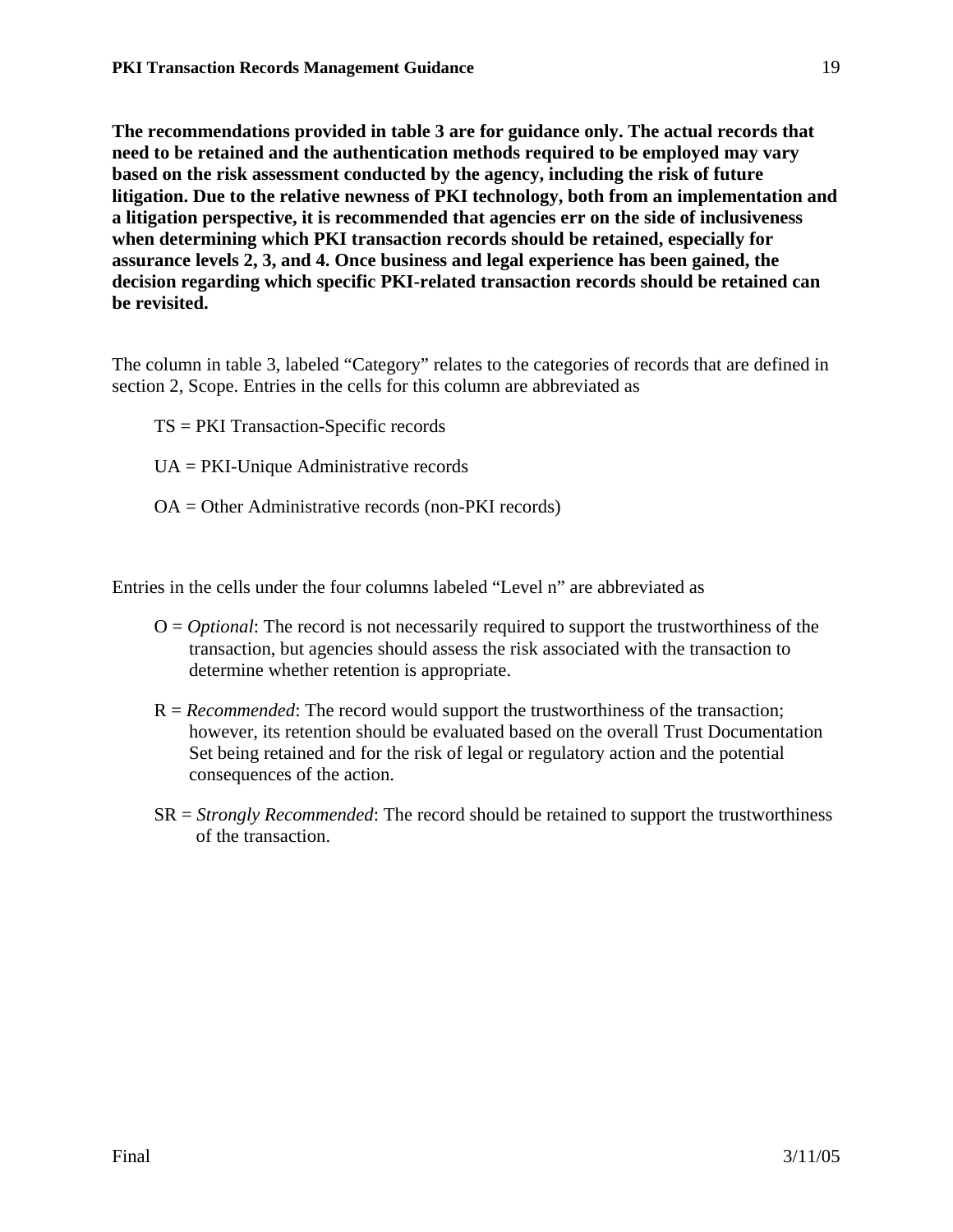| <b>Example Trust</b><br><b>Documentation Records</b>                                                                                                                                      | Cate-<br>gory | Level 1      | Level 2     | Level 3      | Level 4     |
|-------------------------------------------------------------------------------------------------------------------------------------------------------------------------------------------|---------------|--------------|-------------|--------------|-------------|
| Subscriber/Signer <sup>10</sup>                                                                                                                                                           |               |              |             |              |             |
| Digital Signature                                                                                                                                                                         | <b>TS</b>     | $\Omega$     | <b>SR</b>   | <b>SR</b>    | <b>SR</b>   |
| Public key certificate                                                                                                                                                                    | <b>TS</b>     | $\Omega$     | <b>SR</b>   | <b>SR</b>    | <b>SR</b>   |
| <b>Certificate Validation</b><br>$Response(s) - OCSP, XKMS,$<br>SCVP (for relying party's<br>public key certificate, and<br>possibly for the CA(s) that<br>authenticated the certificate. | <b>TS</b>     | $\Omega$     | $\Omega$    | $\mathbb{R}$ | <b>SR</b>   |
| Time Stamp (where<br>applicable)                                                                                                                                                          | <b>TS</b>     | $\mathbf{O}$ | $\Omega$    | $\mathbf{R}$ | <b>SR</b>   |
| Acknowledgement of Receipt<br>(where provided by the<br><b>Relying Party)</b>                                                                                                             | <b>TS</b>     | $\Omega$     | $\Omega$    | $\mathbb{R}$ | <b>SR</b>   |
| <b>Subscriber Agreement</b><br>(through Registration<br>Authority)                                                                                                                        | <b>UA</b>     | $\mathbf{O}$ | $\mathbf R$ | <b>SR</b>    | <b>SR</b>   |
| Certificate Policy (including<br>signature and/or role authority<br>where applicable)                                                                                                     | <b>UA</b>     | $\Omega$     | $\mathbf R$ | <b>SR</b>    | <b>SR</b>   |
| Agency policy or agency legal<br>counsel opinion establishing<br>the legal sufficiency of the<br>PKI digital signature<br>authentication process<br>employed                              | OA            | $\Omega$     | $\mathbf R$ | <b>SR</b>    | <b>SR</b>   |
| PKI configuration or setup of<br>Signer's application                                                                                                                                     | <b>OA</b>     | $\mathbf{O}$ | $\Omega$    | $\mathbf R$  | $\mathbf R$ |

**Table 3. Trust Documentation Sets by Assurance and Authentication Levels**

<sup>&</sup>lt;sup>10</sup> The example records listed under the Subscriber/Signer, Relying Party and Trusted PKI Service Provider are records that may be created, received, or acquired and retained by that party. In the case of a Certificate Policy, it needs to be retained only by the Subscriber or Relying Party's organization, not by each individual. More than one party may choose to retain a specific record, such as a relying party acquiring and retaining a CRL, which also would be retained by the Trusted PKI Service Provider (although possibly for a shorter period of time than the Relying Party requires).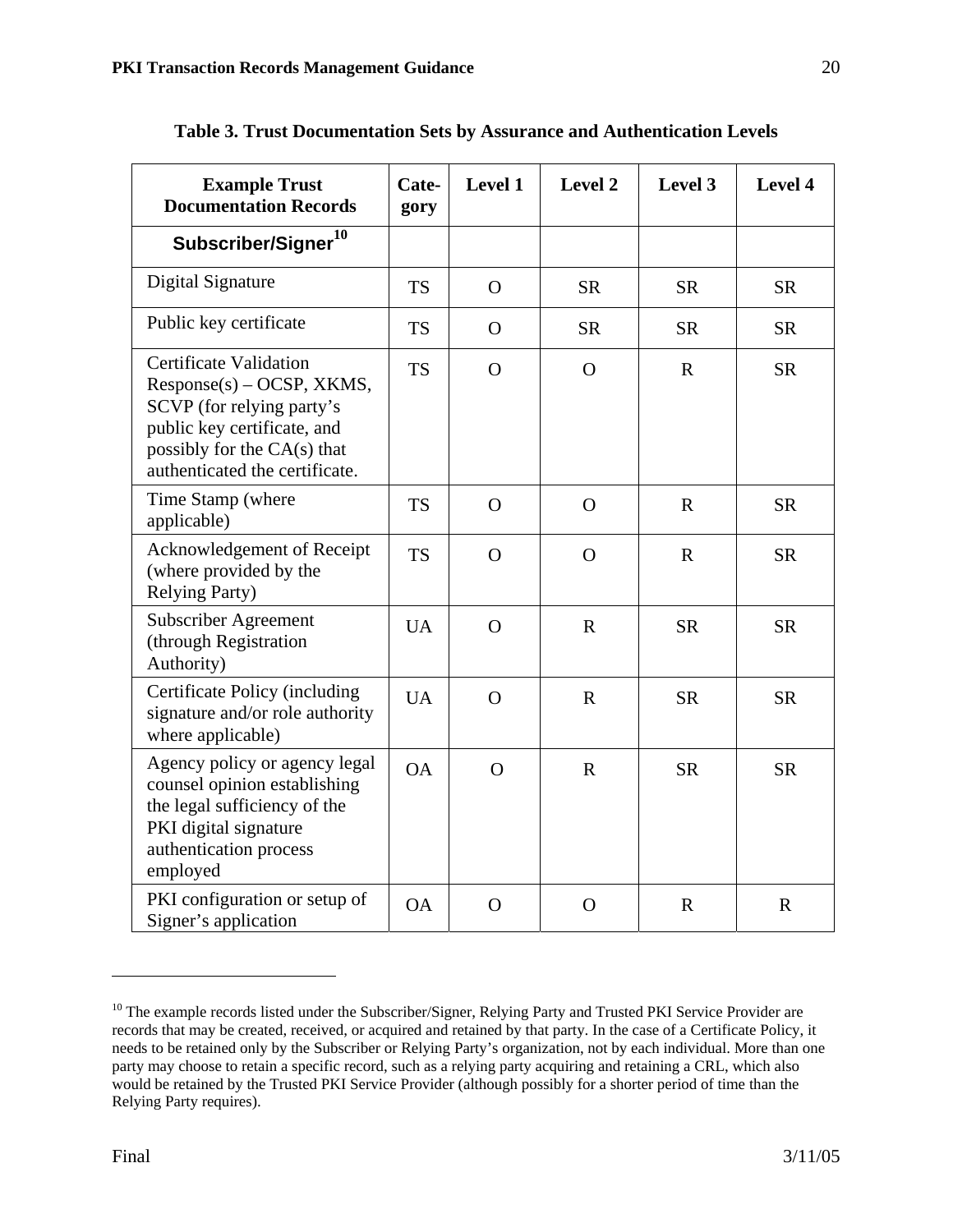| <b>Example Trust</b><br><b>Documentation Records</b>                                                                                                                                                                                                | Cate-<br>gory | Level 1      | <b>Level 2</b> | Level 3      | Level 4     |
|-----------------------------------------------------------------------------------------------------------------------------------------------------------------------------------------------------------------------------------------------------|---------------|--------------|----------------|--------------|-------------|
| client/browser and/or server                                                                                                                                                                                                                        |               |              |                |              |             |
| PKI-specific documentation<br>related to the electronic<br>transaction application (e.g.,<br>requirements, specifications,<br>setup, test or validation plan<br>and results, etc.)                                                                  | <b>OA</b>     | $\mathbf{O}$ | $\Omega$       | $\mathbf{R}$ | $\mathbf R$ |
| <b>Relying Party</b>                                                                                                                                                                                                                                |               |              |                |              |             |
| Signer's Digital Signature<br>(enveloped with or referenced<br>from transaction)                                                                                                                                                                    | <b>TS</b>     | $\mathbf{O}$ | <b>SR</b>      | <b>SR</b>    | <b>SR</b>   |
| Signer's Public Certificate<br>(enveloped with or referenced<br>from transaction)                                                                                                                                                                   | <b>TS</b>     | $\mathbf{O}$ | <b>SR</b>      | <b>SR</b>    | <b>SR</b>   |
| Signer's Certificate Validation<br>Responses – OCSP, XKMS,<br><b>SCVP</b>                                                                                                                                                                           | <b>TS</b>     | $\Omega$     | $\mathbf R$    | <b>SR</b>    | <b>SR</b>   |
| Acknowledgment receipts<br>(record copy of what was sent<br>to Originator/Signer)                                                                                                                                                                   | <b>TS</b>     | $\mathbf{O}$ | $\Omega$       | $\mathbb{R}$ | <b>SR</b>   |
| Time Stamping (where<br>applicable)                                                                                                                                                                                                                 | <b>TS</b>     | $\mathbf{O}$ | $\Omega$       | $\mathbf R$  | <b>SR</b>   |
| Textual "summary trust<br>record" for each transaction<br>documenting that the PKI<br>digital signature is valid, the<br>date/time, and the transaction<br>ID, plus any other information<br>deemed necessary from the<br>agencies risk assessment. | <b>TS</b>     | $\mathbf{O}$ | $\mathbf R$    | <b>SR</b>    | <b>SR</b>   |
| <b>Certificate Revocation List</b><br>(from trusted PKI services<br>provider)                                                                                                                                                                       | <b>UA</b>     | $\Omega$     | $\Omega$       | $\mathbf R$  | <b>SR</b>   |
| Audit event log for invalid<br>certificates or invalid hash<br>comparisons                                                                                                                                                                          | <b>UA</b>     | $\Omega$     | $\Omega$       | $\mathbf R$  | $\mathbf R$ |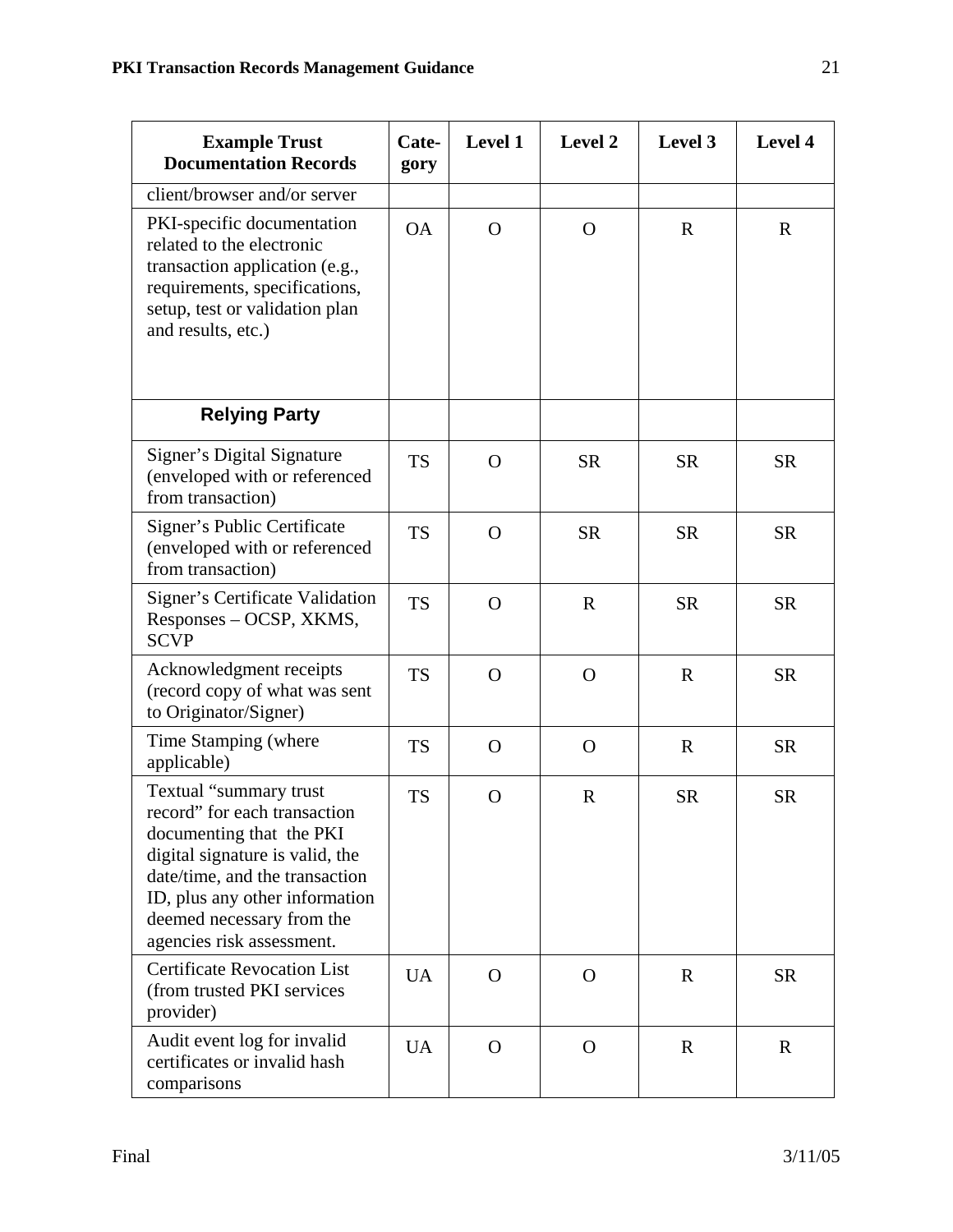| <b>Example Trust</b><br><b>Documentation Records</b>                                                                                                                              | Cate-<br>gory | Level 1      | Level 2      | Level 3      | Level 4      |
|-----------------------------------------------------------------------------------------------------------------------------------------------------------------------------------|---------------|--------------|--------------|--------------|--------------|
| Agency policy, procedure, or<br>legal counsel opinion<br>establishing the legal<br>sufficiency of the PKI digital<br>signature authentication<br>process employed,                | <b>OA</b>     | $\Omega$     | $\mathbf R$  | <b>SR</b>    | <b>SR</b>    |
| PKI-related<br>configuration/Setup of<br>Client/Browser and/or Server                                                                                                             | <b>OA</b>     | $\mathbf{O}$ | $\mathbf{O}$ | $\mathbb{R}$ | $\mathbf R$  |
| PKI-related documentation<br>related to the electronic<br>transaction application (e.g.,<br>requirements, specifications,<br>setup, test or validation plan<br>and results, etc.) | <b>OA</b>     | $\mathbf{O}$ | $\mathbf{O}$ | $\mathbf R$  | $\mathbf{R}$ |
| <b>Trusted PKI Services</b><br>Provider (either agency or third<br>party administered)                                                                                            |               |              |              |              |              |
| <b>Certification Practices</b><br>Statement (for CA or<br>validation services)                                                                                                    | <b>UA</b>     | $\mathbf{O}$ | $\mathbf R$  | <b>SR</b>    | <b>SR</b>    |
| <b>Certificate Revocation Lists</b><br>(CA or Repository)                                                                                                                         | <b>UA</b>     | $\mathbf{O}$ | $\mathbf{O}$ | $\mathbf R$  | <b>SR</b>    |
| <b>Time Stamping</b>                                                                                                                                                              | <b>TS</b>     | $\mathbf{O}$ | $\mathbf O$  | $\mathbf R$  | $\mathbf{R}$ |
| Identity proofing records (RA)                                                                                                                                                    | <b>UA</b>     | $\mathbf O$  | $\mathbf R$  | <b>SR</b>    | <b>SR</b>    |
| Audit event logs: for revoked<br>certificates, etc. (CA or<br>Repository), or invalid<br>validation responses (CA or<br>Repository)                                               | <b>UA</b>     | $\mathbf{O}$ | $\mathbf{O}$ | $\mathbf R$  | <b>SR</b>    |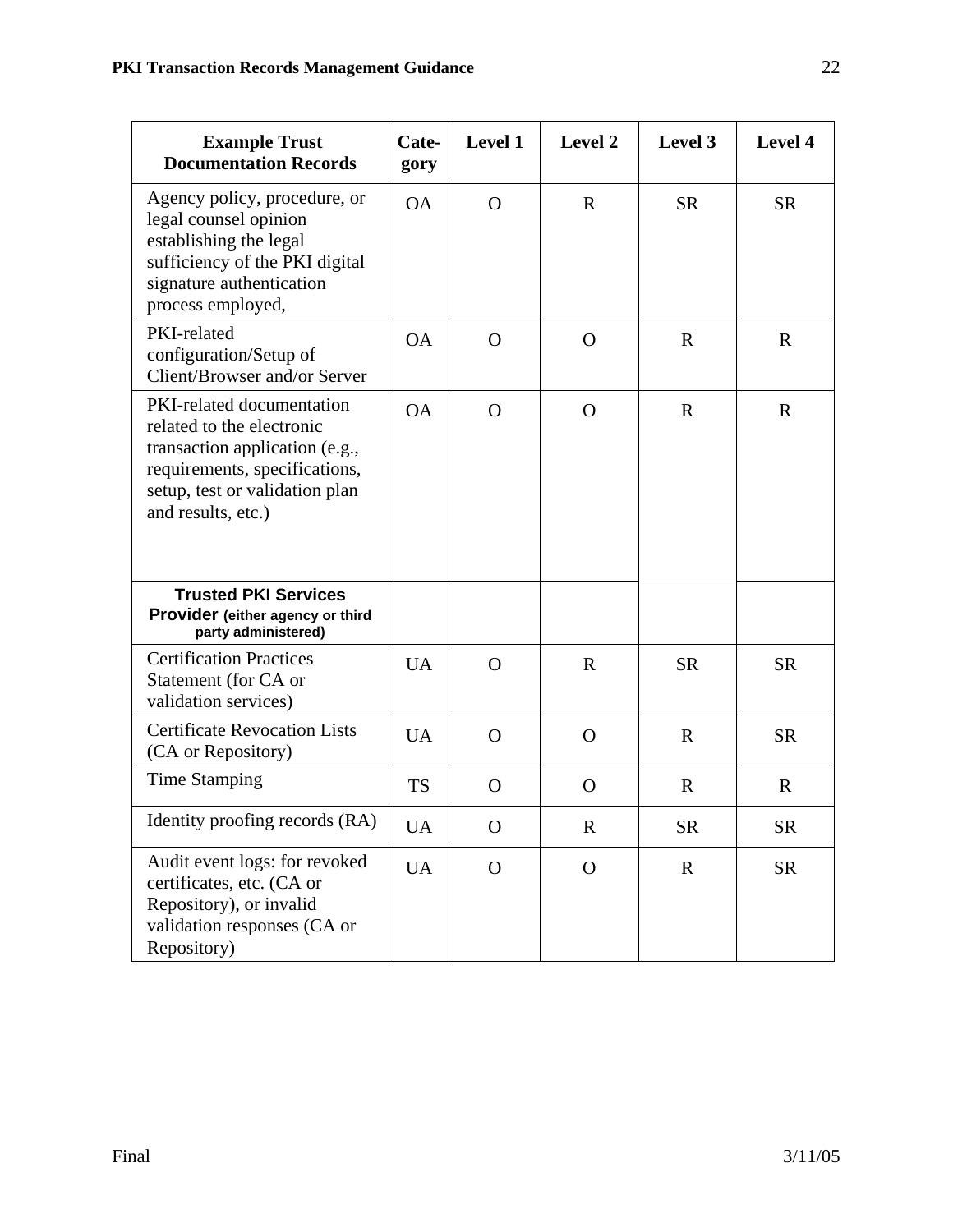#### **Level 1: Trust Documentation Set**

For a level 1 assurance environment, no PKI records may need to be retained because the onetime acts or processes of verifying the digital signature against a public key certificate (verifying the validity date range), then verifying the integrity of the transaction content, may suffice for validating the subscriber/signer's identity and the integrity of the transaction. Level 1 assurance does not require the use of cryptographic techniques but does suggest employing an authentication mechanism that provides some assurance that the same claimant is accessing the PKI digital signature authenticated and secured transaction.

#### **Level 2: Trust Documentation Set**

Level 2 does not require FIPS-approved cryptographic means for authenticating the signing/sending party. However, when PKI-based authentication is employed, it is recommended that the level 2 Trust Documentation Set include retention of the digital signature, the public key certificate, the identify proofing documentation, the subscriber agreement, and the certificate validation response that relate to each transaction, plus the certificate policy and the certification practices statement.

#### **Level 3: Trust Documentation Set**

Level 3 incorporates the trust documentation suggested for Level 2, but it also requires stronger authentication and non-repudiation documentation. One way to achieve stronger authentication and non-repudiation is to require relying parties to transmit a proof of receipt that is retained with the Trust Documentation Set. Where knowledge of the precise time of the digital signing is required, a time stamp should be generated and retained. Additionally, it is suggested that the agency retain certain PKI-Unique Administrative records, such as the CRL and the subscriber agreement, as well as Other Administrative records, such as the browser and server configuration and setup documentation and the system testing and validation results for the transaction information system.

#### **Level 4: Trust Documentation Set**

At level 4, which requires cryptographic authentication of all parties and all sensitive data transfers between parties, there may be a need to retain extensive records (in addition to those identified in Level 3), for providing

- proof that both parties to the transaction were authenticated and that the full trust chains supporting the public key certificates were verified via certificate validation responses, and
- additional non-repudiation documentation, such as a time stamp and acknowledge of receipt records.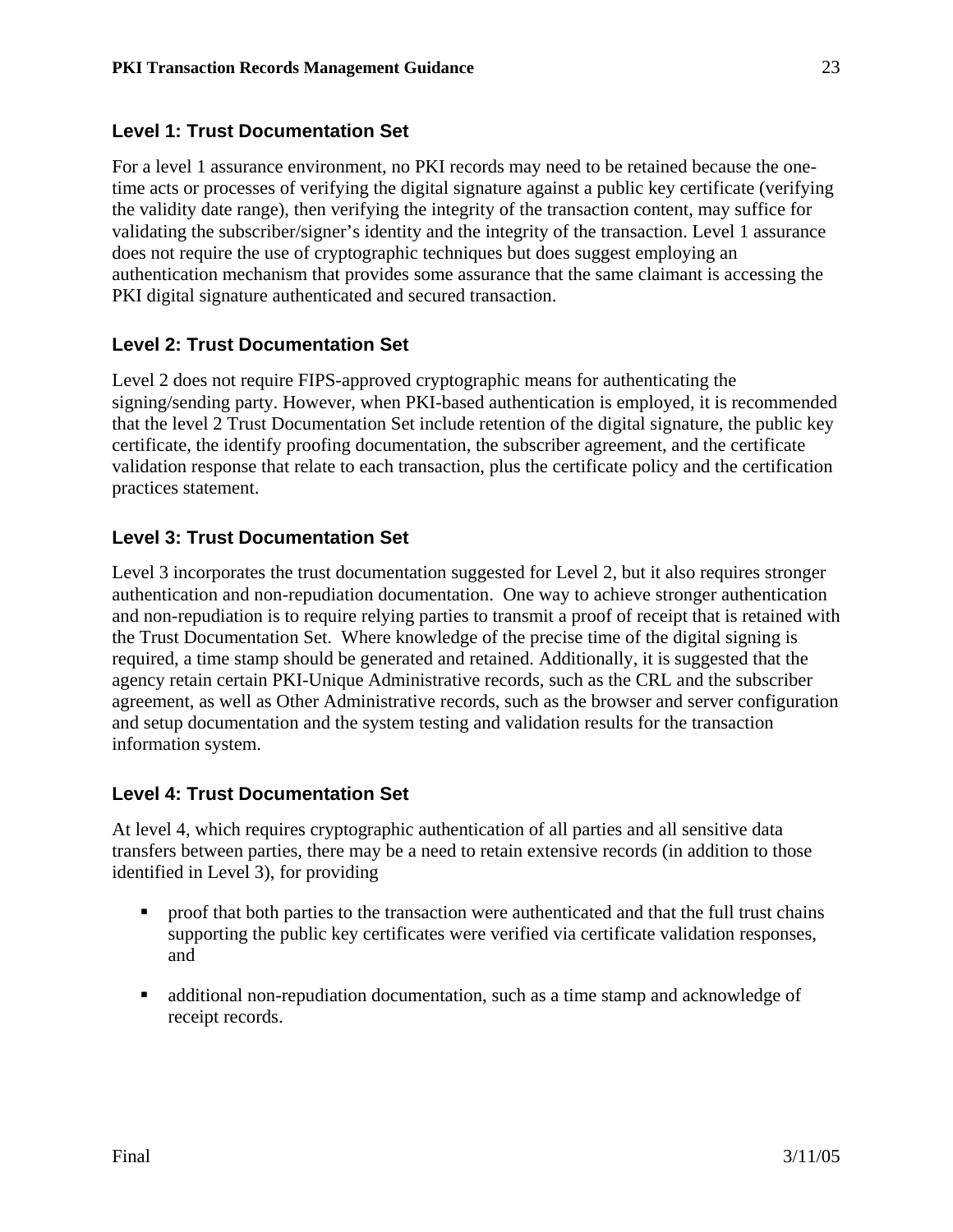## *4.5 Requirements Definition and Implementation Planning*

Information Systems  $(IS)^{11}$ , including those that agencies use to implement PKI-based electronic transaction applications, will produce new records or augment existing records. A critical first step in several of the system development stages is the identification, definition, development, and refinement of the data model that includes treatment of the PKI-based digital signature transaction records that will be created and should be managed.

It is very important that all PKI-related digital signature transaction records deemed necessary to meet the requirements for reliability, authenticity, integrity, and usability are identified, defined, and integrated into the records management strategy for the PKI-based information systems or transaction applications. **Information technology, records management, legal counsel, and the business owners of the records should work closely together to completely and accurately identify all PKI-related transaction records (along with other records related to the transaction information system) and develop appropriate retention schedules and management requirements.**

At a minimum, the following is recommended:

- The requirements definition and development process for an electronic transaction information system or application should include the identification, definition, and implementation of records management functionality for PKI-based transaction records and associated metadata.
- The overall data model for a PKI-based electronic transaction information system or application should address the requirements for managing all PKI-related records, both those that are integral to the transaction data stream as well as PKI-unique administrative and other administrative supporting records. This may include the acquisition of certain records from trusted PKI services and maintenance of the referential integrity of links to certain records that are stored at trusted PKI services repositories.
- **IMPLEM** Implementation of the PKI transaction records management strategy should include defining and implementing the means to automatically capture as many of the identified records as possible, thereby reducing or eliminating the need for manual intervention by users or records management personnel.
- Where the life cycle of the PKI-related records exceeds the life cycle of the transaction application system—
	- Develop a strategy and means for migrating the PKI-based records to a record keeping system or to a replacement information or application system as part of the definition and planning for the original transaction information system or application.

<sup>&</sup>lt;sup>11</sup> Information System is defined as "a discrete set of information resources organized for the collection, processing, maintenance, transmission, and dissemination of information, in accordance with defined procedures, whether automated or manual." Office of Management and Budget, Circular No. A-130, Revised (Transmittal Letter No. 4)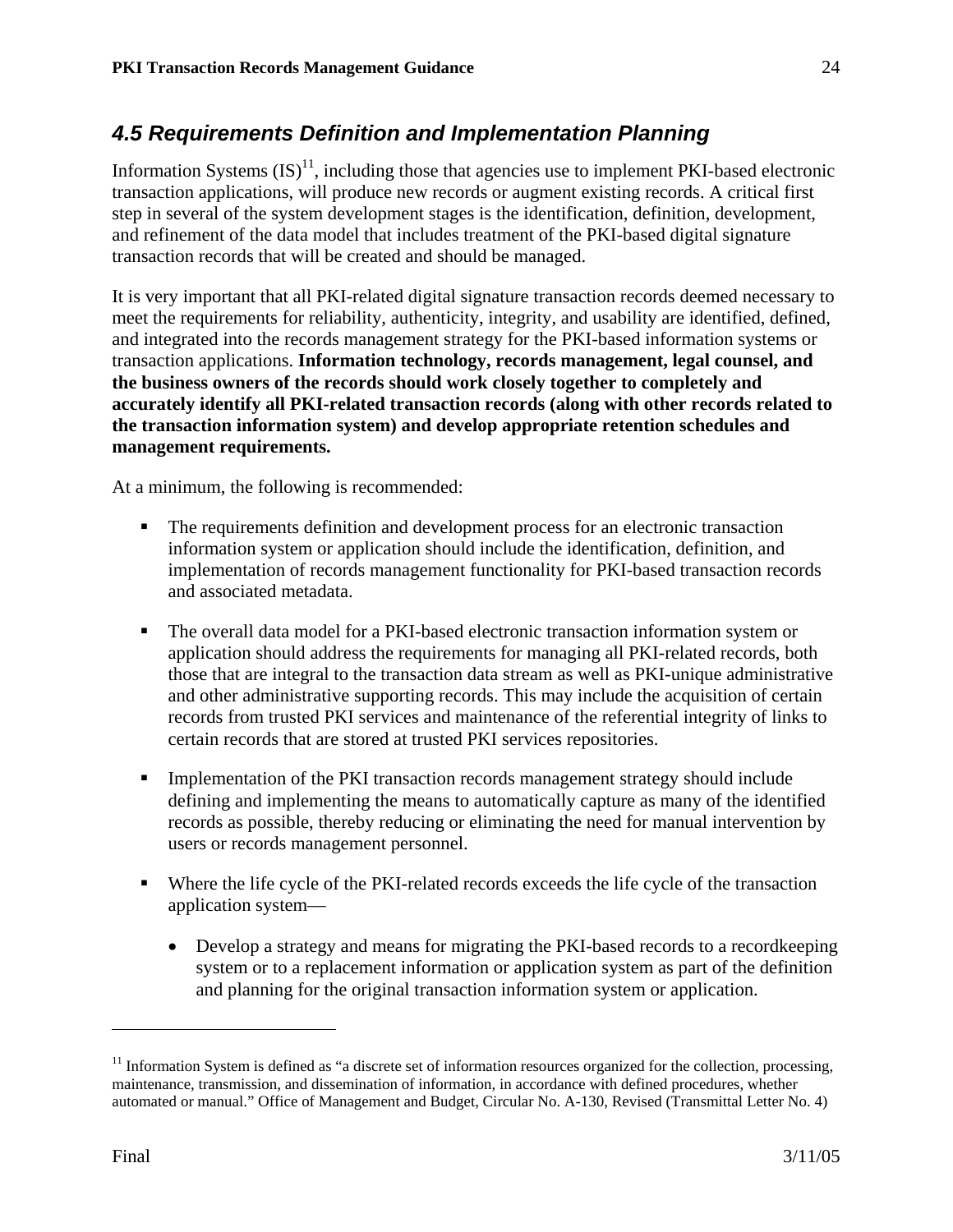- Develop a records schedule for either the transactional information system or individual transactions, considering PKI-based records. This would include, upon finalization of the schedule, specification of terms and conditions of transfer for any records deemed of permanent value to NARA. For those records, develop a plan that would include defining a means for accomplishing such transfers at the appropriate time in the life of the records in a NARA-accepted file format.
- Agencies should also consider whether the significance of PKI transaction records will be comprehensible as a practical matter after the end of the life cycle of the information system that generated them. This may require instituting procedures and implementing processes to ensure that the records remain human-accessible and readable, either by retaining system documentation (or the system itself) or by generating and/or migrating all necessary information.

## *4.6 Digital Signature Detached from the Transaction Record*

The concept of digital signatures being physically "detached" or separated from the transaction or document content is described in the NIST's *Common Format for Information that is Digitally Signed: A Final Report* and the W3C's Proposed Recommendation, *XML Signature Syntax and Processing.*<sup>12</sup> The NIST report recommends retaining the signature separately in those cases where the application that created or originated the record is not able to apply a digital signature or where the relying party's application would not be able to properly render a digitally signed version of the document.

For detached or physically separate digital signatures, a link or reference (a uniform resource identifier [URI] or transform in the case of  $\text{XML}^{13}$ ) should be embedded in the transaction data stream and the integrity of this reference or link maintained for the approved retention period of the transaction record at the same or higher level of assurance as the electronic transaction program requires for risk mitigation.

The recordkeeping challenge is to ensure that the digital signature and related records are accessible and can be presented in a human readable format when required.

Due to this challenge, the recommendation is to embed or append the digital signature and other directly associated information (e.g., the digital certificate) as an integral part of the transaction data stream, unless the signature needs to be retained separately in order for the transaction to be signed by the sending party's application or in order for it to be made usable by the relying party's application.

 $12$  The following references identify various formats for digitally signing electronic documents: 1) "Common Format for Information that is Digitally Signed: A Final Report", NIST, November 2001, http://csrc.nist.gov/pki/signed\_info\_format/welcome.htm; and 2) "XML Signature Syntax and Processing", W3C Proposed Recommendation, August 20, 2001: http://www.w3.org/TR/2001/PR-xmldsig-core-20010820/.

 $13$  Ibid.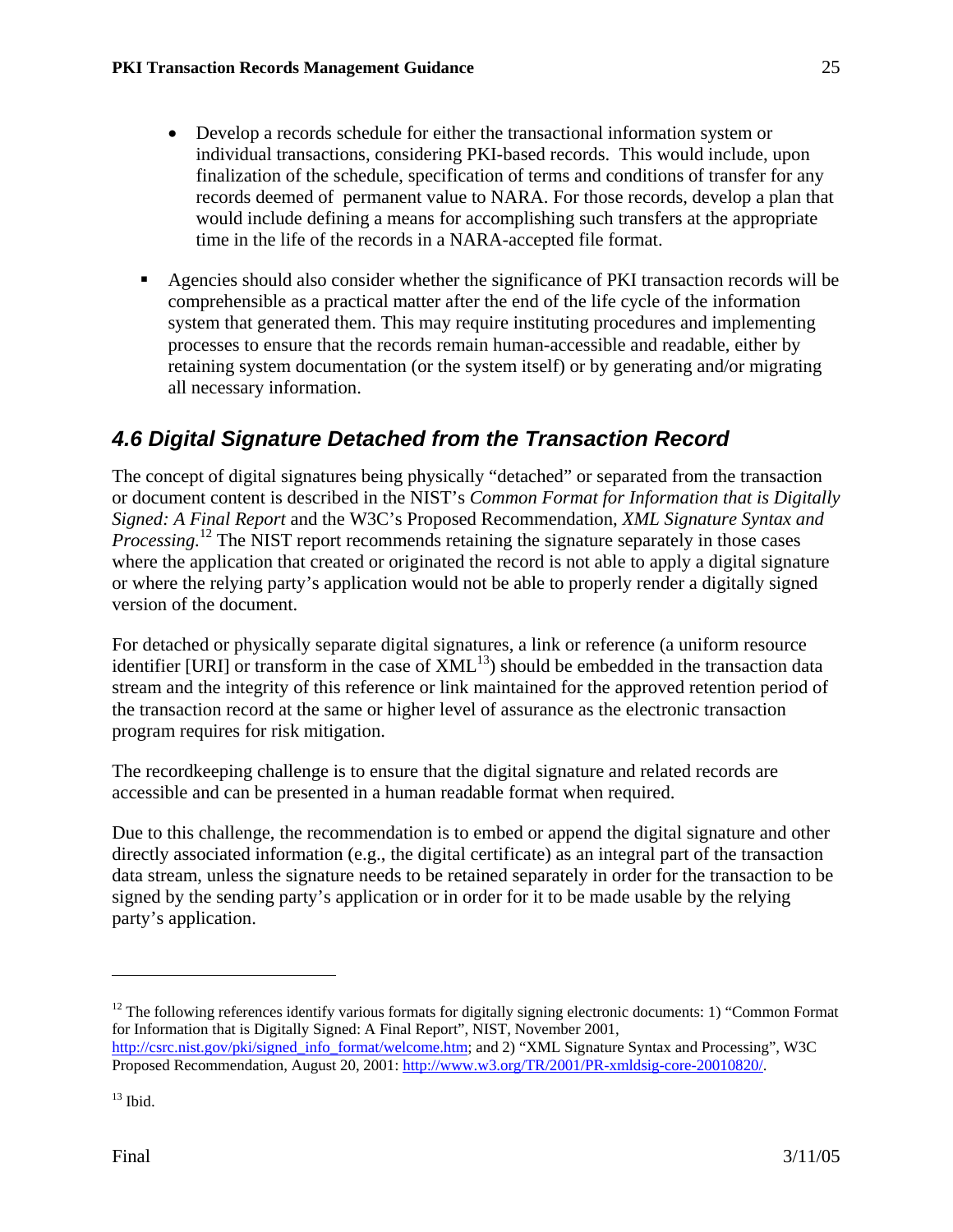## *4.7 Longer-Term Retention and Revalidation of Digital Signatures*

Revalidation of a digital signature after the public key certificate has expired (typically 12 to 36 months) faces several major hurdles, including:

- The CRLs that were in effect during the validity range of the certificate may no longer be available (unless contractually assured between the verifying party and the relevant trusted PKI services provider),
- Over a longer period of time (typically 8 to 10 years) technology obsolescence may have resulted in replacement of the original PKI transaction program application and associated IT infrastructure (hardware and software), and
- If the PKI transaction records need to be migrated to a new format, it is likely that the underlying bit stream will change so revalidation will produce a different digital signature hash value that will no longer match the hash value generated at the time of the initial signing.

Since litigation will typically occur after the expiration of a public key certificate, it is important to take steps to ensure that pertinent records remain available after the certificate has expired. It is equally important that they be complete and understandable without the need for technical interpretation, to the extent possible.

There are options other than revalidation that can satisfy long-term authentication concerns. One option is to use digital time stamping—either internal to the agency or a third party service. The digital time stamp attests that the transaction, content and associated digital signature existed at a specific point in time.<sup>14</sup> The initial time stamp should be applied "at or near the time" the digital signature was applied to the transaction and the time should be derived from a trusted timeserver. Depending on the duration of the retention period and the technological duration of the time stamp technology, additional time stamps may need to be applied periodically to assure the continued trustworthiness of the records.

A second option would be to re-sign the records periodically using a trusted private key, especially during media renewal or migration, and thereby establish a digital chain of authentication.<sup>15</sup> Of course, this option presumes that the initial digital signature was correctly authenticated.

<sup>14</sup> See Request for Comment (RFC) 3126, *Electronic Signature Formats for long term electronic signatures*, September 2001; http://www.apps.ietf.org/rfc/rfc3126.html

<sup>&</sup>lt;sup>15</sup> Please consult the DoJ Guidance (http://www.cybercrime.gov/gpea.htm or http://www.cybercrime.gov/eprocess.htm) and consult with your agency's general counsel.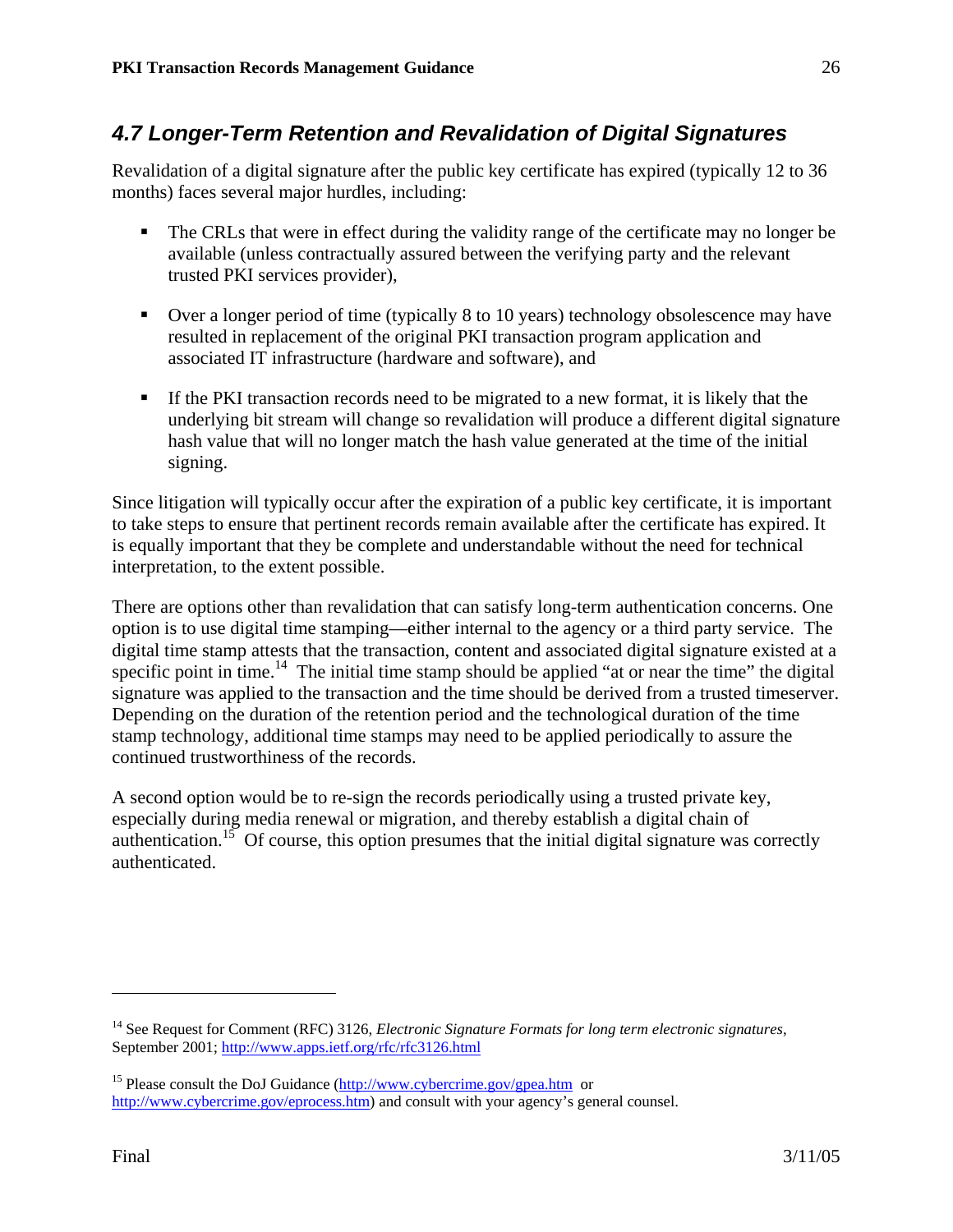## *4.8 Key Management Infrastructure Records*

As stated in section 2.1, Out of Scope, encryption of transaction content per se is outside the scope of this guidance. However, certain PKI-related records may need to be managed over time as part of a key management infrastructure employed to facilitate the recovery of the private key used by a subscriber/signer for encrypting the transaction content to protect its confidentiality or privacy. As part of key management, the PKI key materials (e.g., a user's private encryption key) are backed up and retained by a CA or a key recovery agent.<sup>16</sup>

Where transaction records are retained over longer periods of time that are individually encrypted or contain individually encrypted portions, key management can become a significant recordkeeping burden due to the potential volume of encryption keys that may need to be retained and the complexities of executing key recovery and managing the resulting records, especially those keys relating to the subscriber. For these reasons, storing plain text of individual transactions is generally preferable to storing encrypted text. From a records management records perspective, where information is required to be stored in encrypted form over a longer period of time, bulk encrypted repositories offer a more easily managed alternative.

Where an agency employs PKI for encrypting the transaction content and the agency keeps transaction records in the form of individually encrypted text, provisions should be made for the retention of sufficient PKI-based records, including PKI-Unique Administrative and Other Administrative records, to facilitate key recovery and provide proof of any resulting events related to the recovery, such as the request for key recovery, issuance of a new key, etc. Key recovery records should be maintained at a level of trustworthiness that is commensurate with the assurance level of the PKI credentials (e.g., the retention of Level 2 key recovery records should meet Level 2 assurance and authentication requirements).

## *4.9 NARA Requirements for Permanent Electronically Signed Records*

Section 5.6 of NARA guidance entitled *Records Management Guidance for Agencies Implementing Electronic Signature Technologies*, October 18, 2000, states that: "For permanent records, agencies must ensure that the printed name of the electronic signer, as well as the date when the signature was executed, be included as part of any human readable form (such as electronic display or printout) of the electronic record." NARA requires this so that the name of the signer and the date of signing will be preserved as part of the record. Therefore, all electronic transaction records, including PKI authenticated and secured transaction records, that are to be transferred to NARA for permanent retention must meet these minimum requirements.

For digitally signed records that have been scheduled and appraised as permanent, NARA currently has no intention of using the digital signature's re-validation capabilities to establish

<sup>&</sup>lt;sup>16</sup> For more information on key management infrastructures and key recovery, see Section 8.1 Key Management Infrastructure/Public Key Infrastructure (KMI/PKI) at the following URL: http://www.iatf.net/framework\_docs/version-3\_1/index.cfm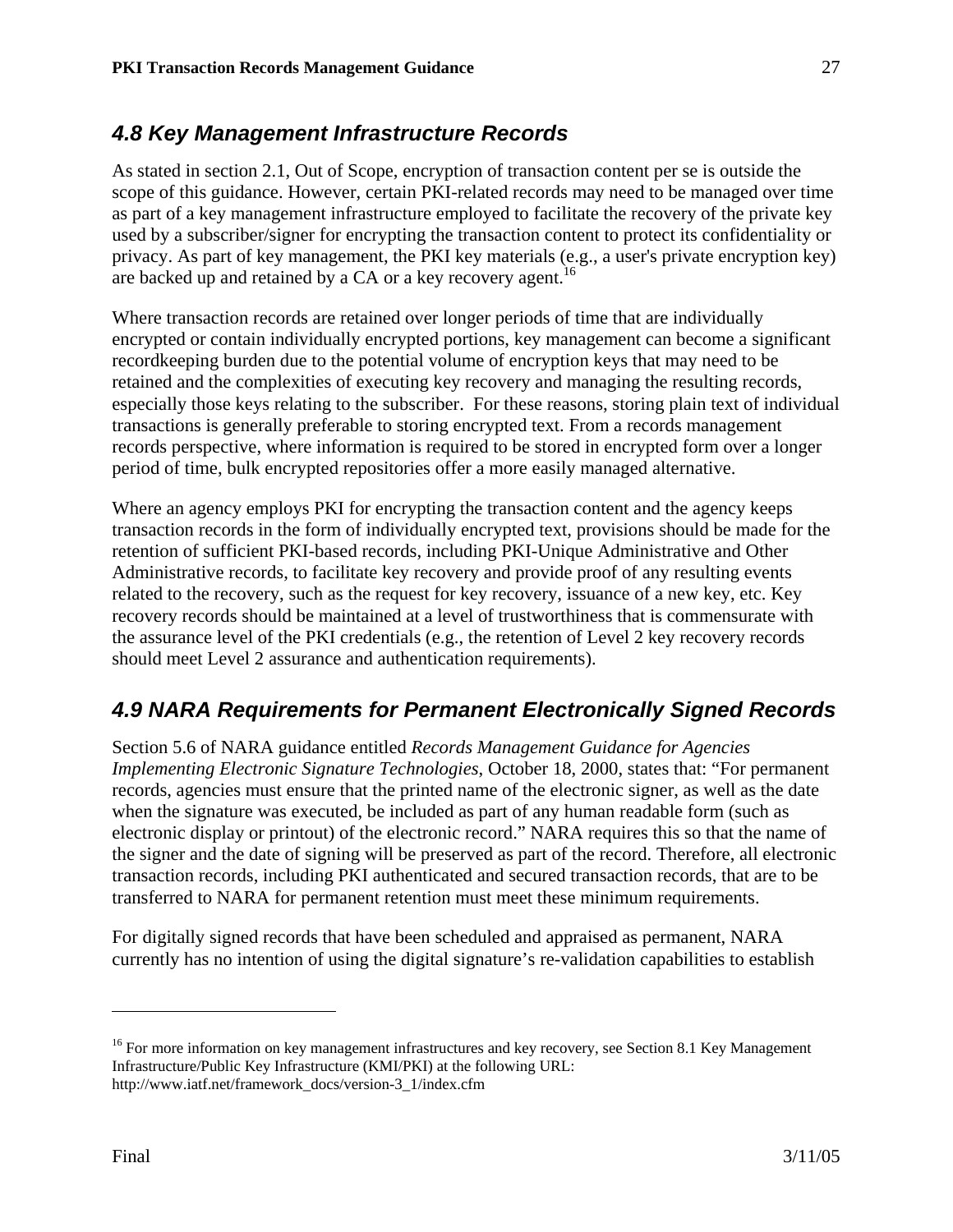authenticity of the record or of maintaining that capability into the future. NARA currently lacks an infrastructure to support key escrow necessary to maintain digital signature re-validation capabilities. Furthermore, agencies would attest to the authenticity and integrity of the record at the time of transfer of legal custody of the materials to NARA. Finally, based on experience with secondary users of archival records, embedded handwritten ("wet") signatures hold limited value for research. NARA presumes that this use paradigm will continue to apply. It is unlikely that PKI-related records establishing the trust of a particular transaction would be scheduled and appraised as permanent.

## *4.10 Metadata*

For business operations, business or regulatory audit, and legal discovery purposes, there may be a need to retrieve the PKI transaction trust documentation related to a specific transaction or set of transactions.

The PKI records that are an integral part of the transaction data stream (e.g., digital signature and public key certificate) should be accessible for viewing in conjunction with the transaction data. Also, PKI records that are referenced or linked from within the transaction data stream should also be viewable in conjunction with the transaction content (this assumes that the quality and integrity of the references or links has been maintained).

For records kept physically separate from the transaction data stream (i.e., not embedded or referenced within the transaction), metadata should be automatically acquired, where possible, and stored in a database separate from the records. This would particularly apply to certain PKIunique administrative records, such as a CRL or CPS where they are acquired and retained separately by the agency, or to supporting records such as the setup and configuration records of the PKI-enabled client/browser or application server.

The following metadata is recommended by category of record:

- For PKI records embedded with or referenced within the transaction data stream and for most PKI-unique administrative records related to each transaction (e.g., CRL, Certificate Policy, CPS), the following metadata should be automatically acquired, where possible, and retained in a database separately from, but linked to the records:
	- Certificate Policy (CP) Object Identification (OID)
	- Serial Number of subscriber/signer(s)'s public key certificate (and the relying party's public key certificate if used for authentication purposes).
	- Date and time of signing
	- Common or Distinguished Name
- For Other Administrative (non- PKI) records, such as the PKI setup and configuration of client/browser interface or application server, testing and validation records, and user or administrator procedures and training records, the following metadata is recommended: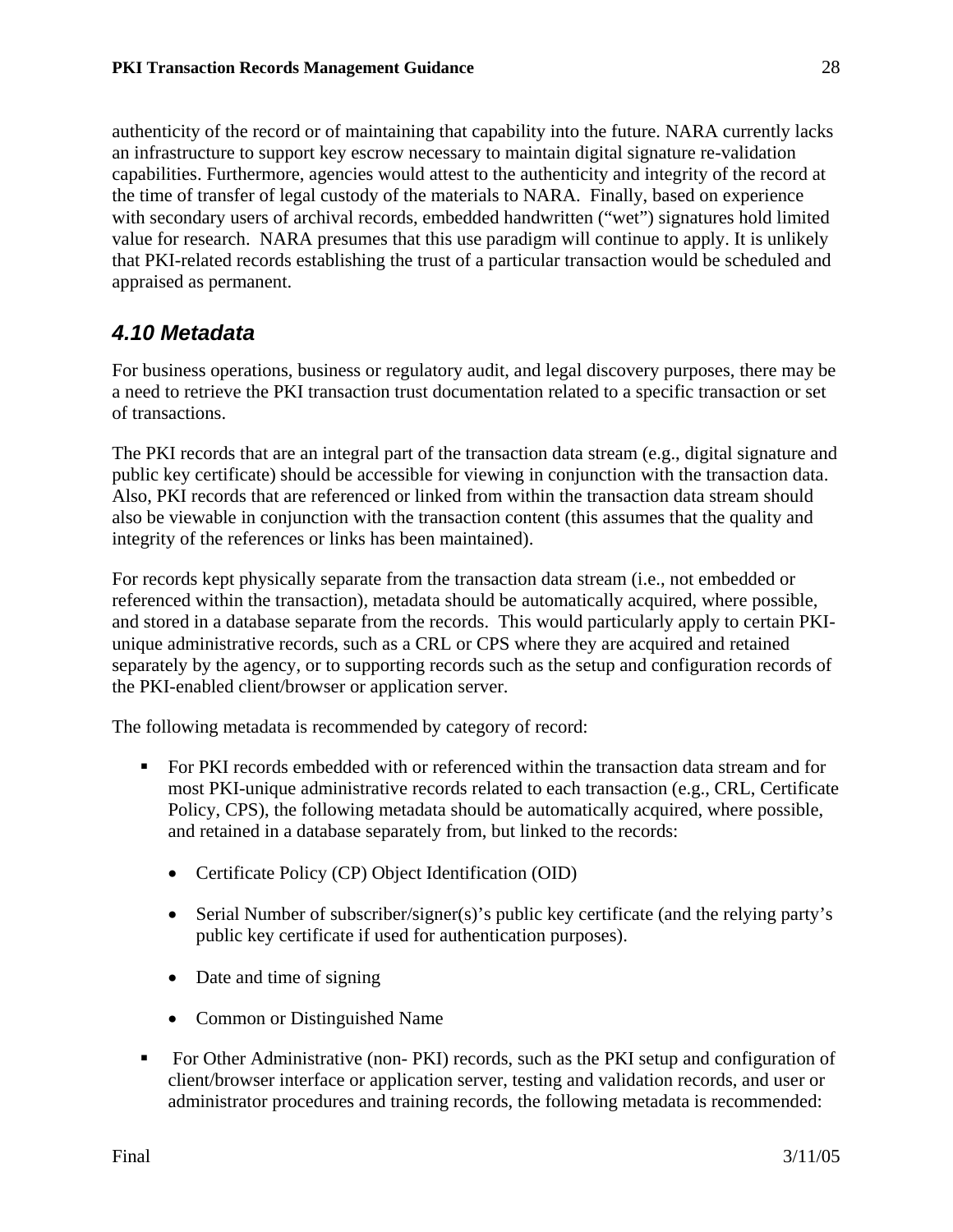- Program, project, and/or application name
- Certificate Policy Object ID

## *4.11 Multiple Digital Signatures on PKI Transaction Records*

There are two key considerations with regard to multiple digital signatures on PKI digital signature authenticated and secured transactions. The first involves a policy decision of whether multiple digital signatures represent co-signing (in which case each signature is independent of the other signatures) or counter-signing (in which case each digital signature signs the transaction, as well as the signatures that precede it). The second key issue occurs when the PKI-based transaction records are very large and the operational system will not support the transmission as a single digitally signed PKI transaction.<sup>17</sup> In this situation, the question is whether each segment of the document should be individually signed.

When selecting the appropriate agency methodology for dealing with multiple digital signatures, consider the following.

- Seek the advice of agency legal counsel for clarification regarding the intended use of multiple PKI digital signatures, and then use the clarification to guide implementation.
- The agency's digital signature policy should stipulate whether a digital signature represents co-signing or counter-signing. The consequences of applying the digital signature should be made clear to the subscriber/signer at the time of signing.
- If the transaction is transmitted in segments due to its size, the following options may apply.
	- If only one segment is digitally signed, the signature properties box should state that the signer(s) take responsibility for the remaining linked segments.
	- Digitally sign each segment of the transmission, and ensure that the segments are linked to logically represent a single transaction and provide assurance of the integrity of the combined segments.

<u>.</u>

<sup>&</sup>lt;sup>17</sup> For example, the Nuclear Regulatory Commission (NRC) requires PKI digitally signed transaction documents for certain regulatory submissions. Many of these documents are quite voluminous and involve as many as six or seven signatures. Currently, the NRC cannot support transmissions that exceed 50 MB. Hence, the current NRC practice is to digitally sign the first segment and reference the remaining segments.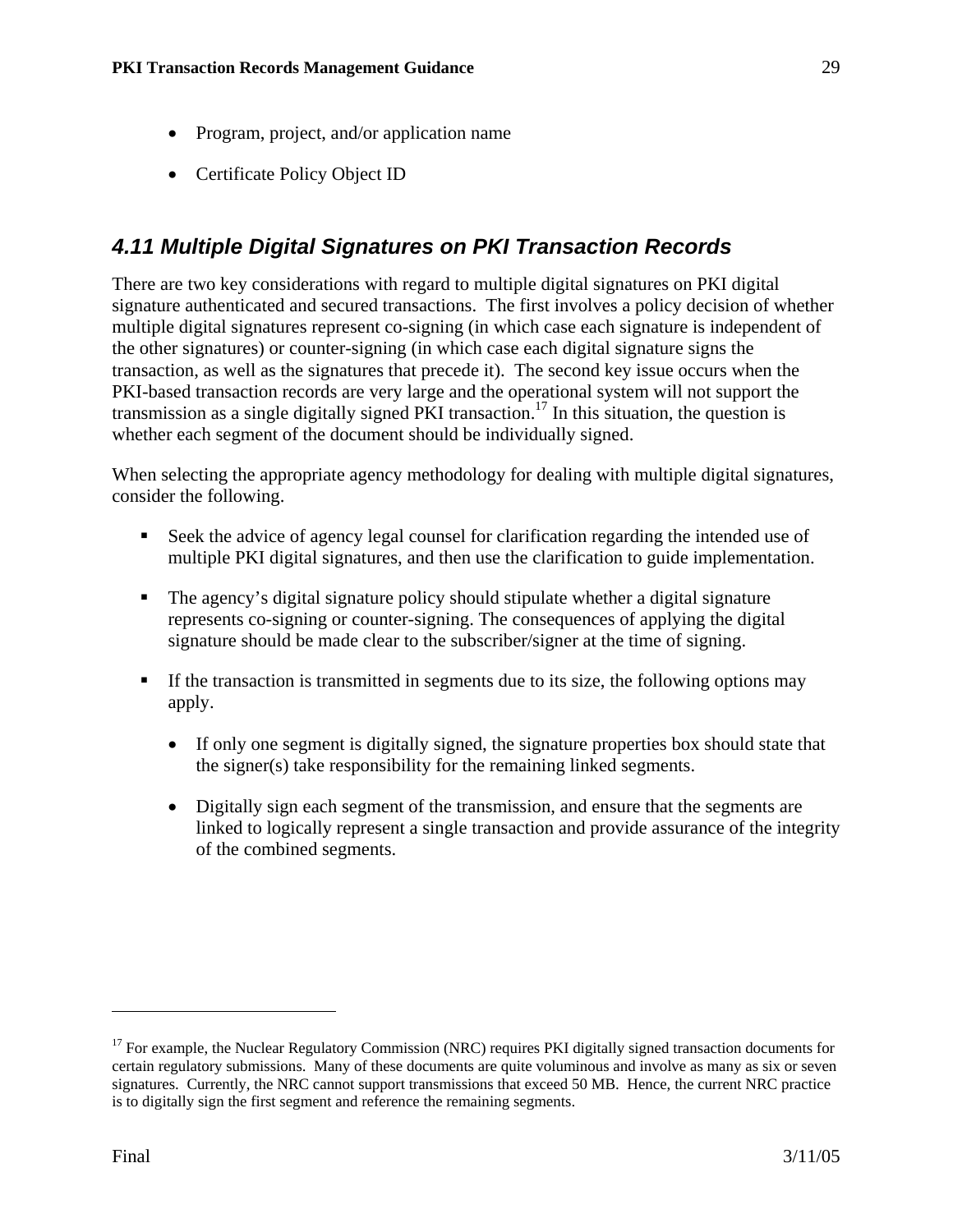## *4.12 PKI Transaction Records Stored in Databases*

Transaction records and their associated PKI records that are stored in databases should be retained as historical records, either as separate, protected records within the database or transferred to appropriate storage media from which the records can be recovered and reloaded for viewing and reproduction as required.

The databases should have the ability to meet the requirements of the records management guidance for Operational Systems as stated in Section 4.13, Detailed Records Management Guidance below.

## *4.13 Detailed Records Management Guidance*

PKI digital signature transaction records are similar in nature to other electronic and hard copy records, including PKI-unique administrative records. Therefore, they do not require the creation of separate or distinct records management requirements or guidance. Recordkeeping requirements based on relevant laws, regulations, standards, and best practices should be applied to PKI digital signature transaction records just as they are applied to other agency records.

The recordkeeping guidance as stated in the *Records Management Guidance for PKI-Unique Administrative Records* issued by NARA in March 2003, with the exception of the metadata area as discussed in section 4.10 above, covers all of the records management requirements that relate to PKI-unique administrative records and can be directly applied to all PKI digital signature transaction records identified in this guidance document.

#### **Therefore, the records management guidance provided in section 5 of the** *Records Management Guidance for PKI-Unique Administrative Records* **is incorporated by reference into this guidance document –**

http://www.archives.gov/records\_management/pdf/final\_pki\_guidance.pdf.

The *Records Management Guidance for PKI-Unique Administrative Records* covers requirements for two types of systems for managing PKI records: 1) *operational systems*, which typically are database applications that include the PKI-based transaction application and PKIunique administrative application(s), and 2) *recordkeeping systems*, applications specifically designed to manage, preserve, and provide access to records for the approved retention period. The recordkeeping system may also include placing and releasing legal holds on the records and managing the migration of records as required due to technology or application obsolescence. Each agency should configure and operate each system to meet specified records management requirements.

The records management guidance provided in section 5 of the *Records Management Guidance for PKI-Unique Administrative Records* is drawn from the following sources:

- NARA "Records Management Guidance for Agencies Implementing Electronic Signature Technologies"
- NARA 36 CFR 1234 Regulations
- DoD 5015.2 Standard, Version 2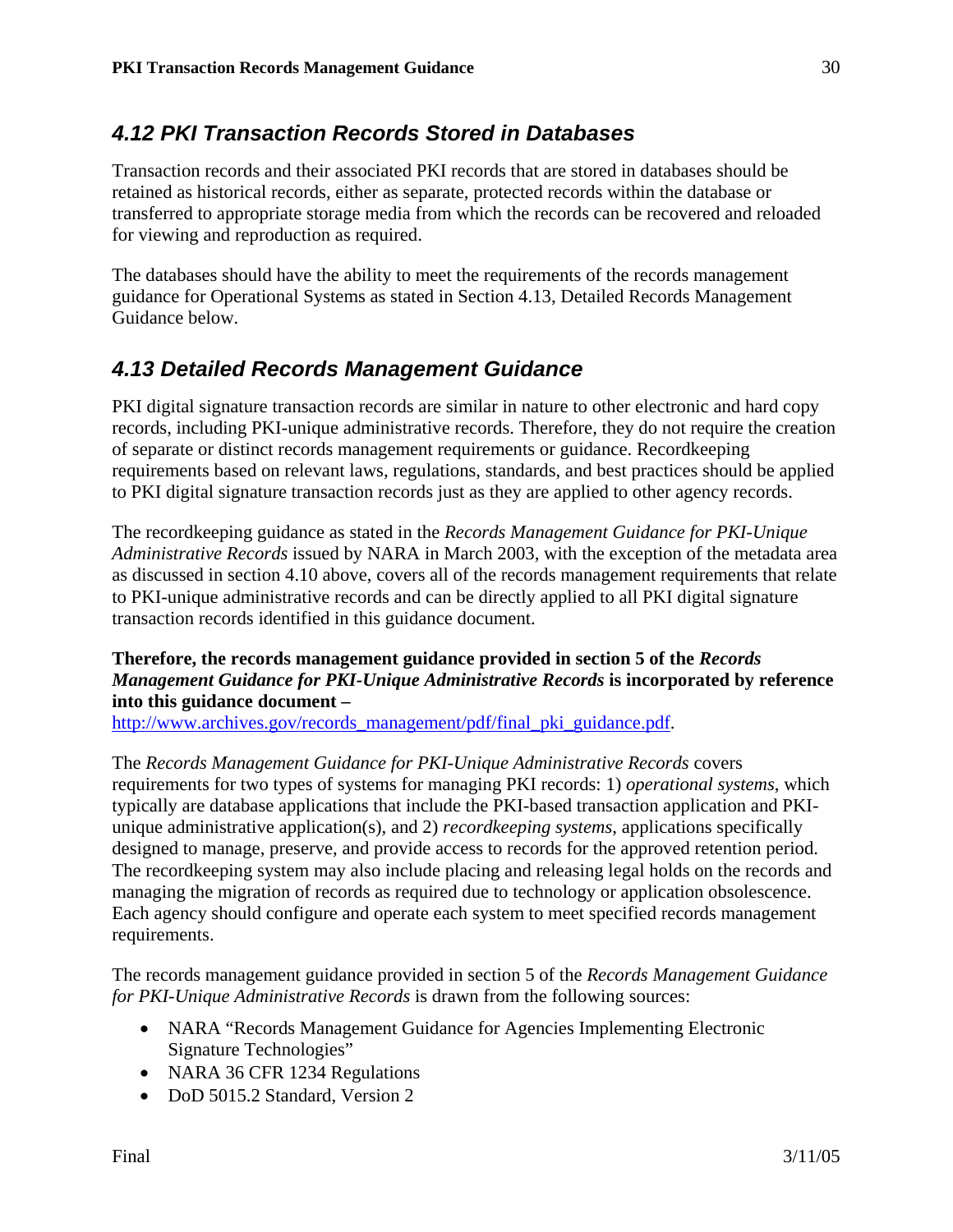- ISO 15489, Parts 1 and 2
- FBCA X.509 Certificate Policy for the FBCA (Note: at the time these guidelines were developed, the X.509 Certificate Policy for the U.S. Federal PKI Common Policy Framework did not exist)
- GSA ACES Certificate Policy
- Good practice

Table 4 lists the detailed records management guidance areas that are covered in the *Records Management Guidance for PKI-Unique Administrative Record.*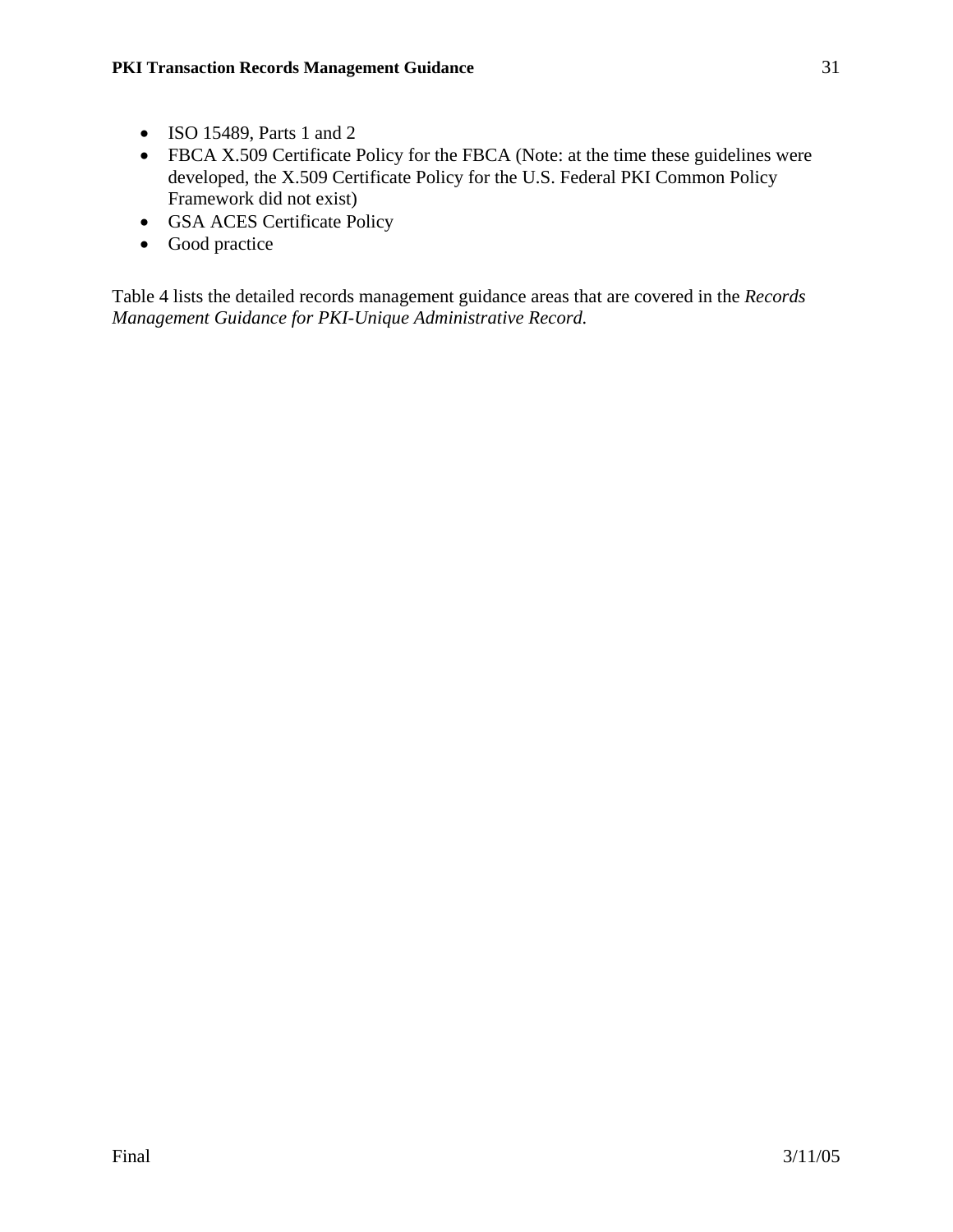| <b>Guidance Area</b>                      | <b>Operational</b><br><b>System</b> | Recordkeeping<br><b>System</b> |
|-------------------------------------------|-------------------------------------|--------------------------------|
| <b>Record Capture</b>                     | $X^{18}$                            | X                              |
| Record Metadata                           | X                                   | X                              |
| <b>Record Classification</b>              |                                     | X                              |
| <b>Record Retrieval</b>                   | X                                   | X                              |
| <b>Record Disposition</b>                 | X                                   | X                              |
| Record Integrity                          | X                                   | X                              |
| Record History Log                        |                                     | X                              |
| <b>Records Storage</b>                    | X                                   | X                              |
| <b>Vital Records</b>                      | X                                   |                                |
| <b>Records Audit Trail</b>                | X                                   |                                |
| Records Privacy                           | X                                   | X                              |
| <b>Record Security</b>                    | X                                   | X                              |
| <b>Record Freezes/Holds</b>               | X                                   | X                              |
| Record Transfer to a Recordkeeping System | X                                   |                                |
| Long-Term Retention                       | X                                   | X                              |
| <b>Record Preservation</b>                |                                     | X                              |

|  |  |  |  |  |  | Table 4. Overview of Records Management Guidance Areas |  |  |
|--|--|--|--|--|--|--------------------------------------------------------|--|--|
|--|--|--|--|--|--|--------------------------------------------------------|--|--|

<sup>18</sup> An "X" in the column indicates that this area is covered in the *Records Management Guidance for PKI-Unique Administrative Records.*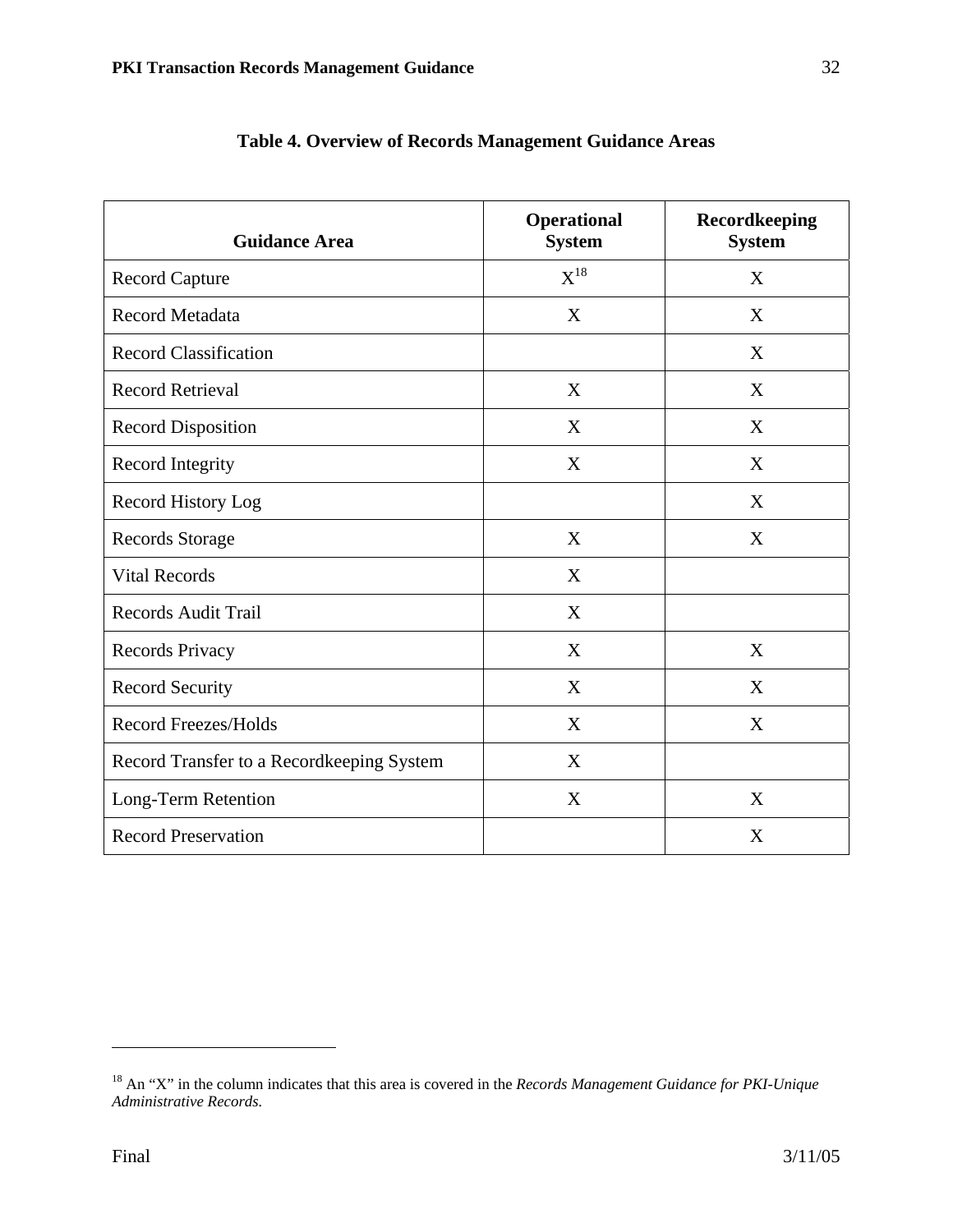## **Appendix A. References and Sources**

The following references and sources were used as the basis for producing the list of PKIspecific records and the depiction of the PKI-related transaction process:

- Access Certificates for Electronic Services (ACES), Certificate Policy http://www.gsa.gov/Portal/gsa/ep/contentView.do?programId=10064&channelId=- 13479&ooid=9577&contentId=8647&pageTypeId=8199&contentType=GSA\_BASIC&p rogramPage=%2Fep%2Fprogram%2FgsaBasic.jsp&P=9FG3
- Common Format for Information that is Digitally Signed: A Final Report, NIST, November 1, 2001 http://csrc.nist.gov/pki/signed\_info\_format/welcome.htm
- NIST Special Publication 800-63 Electronic Authentication Guideline http://csrc.nist.gov/publications/nistpubs/800-63/SP800-63v6\_3\_3.pdf.
- Office of Management and Budget OMB M-04-04 E-Authentication Guidance for Federal Agencies, December 16, 2003 http://www.whitehouse.gov/omb/memoranda/fy04/m04-04.pdf
- PKI Basics A Technical Perspective, PKI Forum, November 2000 http://www.pkiforum.org/pdfs/PKI\_Basics-A\_technical\_perspective.pdf.
- Records Management Guidance for Agencies Implementing Electronic Signature Technologies (NARA), October 18, 2000 http://www.archives.gov/records\_management/policy\_and\_guidance/electronic\_signature \_technology.html.
- Records Management Guidance for PKI-Unique Administrative Records, NARA, March 2003, http://www.archives.gov/records\_management/pdf/final\_pki\_guidance.pdf.
- X.509 Certificate Policy for the U.S. Federal PKI Common Policy Framework http://www.cio.gov/ficc/documents/CommonPolicy.pdf.
- **FBCA X.509 Certificate Policy for the FBCA** http://www.cio.gov/fpkipa/documents/fbca\_cp\_09-10-02.pdf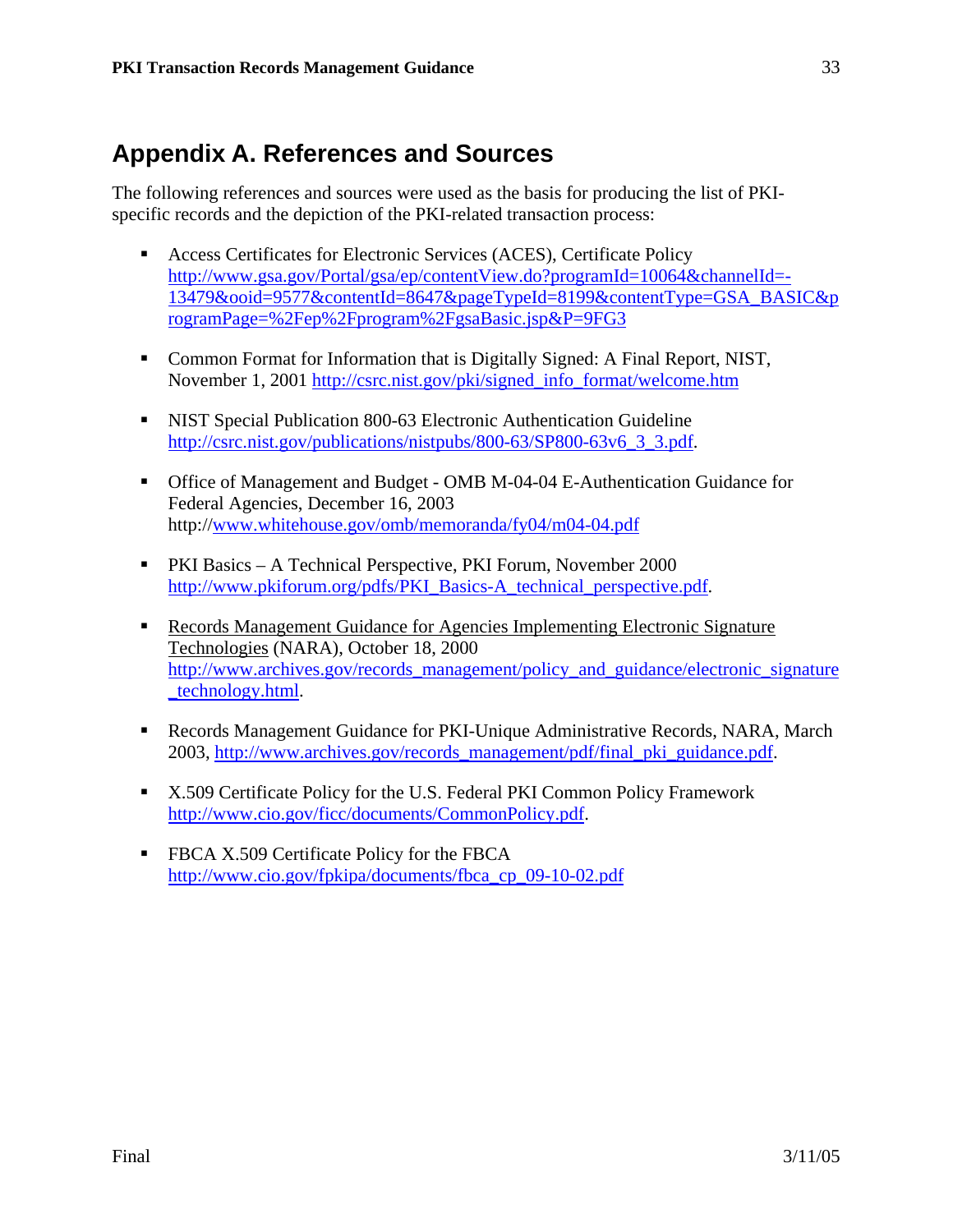## **Appendix B. Glossary**

These definitions are derived from a variety of sources, including the NARA **Records Management Guidance for Agencies Implementing Electronic Signature Technologies**, DoD 5015.2, X.509 PKIX, X.509 Certificate Policy for the Federal Bridge Certification Authority (FBCA), and glossaries in several books relating to PKI and digital signatures.

**Acknowledgement of receipt.** Office of Management and Budget, Implementation of the Government Paperwork Elimination Act (May 2, 2000), Section 8. How should agencies implement electronic signatures and electronic transactions? Consider providing an acknowledgment of receipt. The agency's system for receiving electronic transactions may be required by statute to have a mechanism for acknowledging receipt of transactions received and acknowledging confirmation of transactions sent, with specific indication of the party with whom the agency is dealing.

**Certification Authority.** A trusted organization that can accept certificate applications from subscribers, issues digital certificates, and either maintains status information about certificates or arranges for a trusted third party to perform these services. Note: In some cases, a Certificate Authority (CA) may be defined in a more narrow sense, such as "The CA is collection of computer hardware, software and the people who operate it" (Housley and Polk, p. 44).

**Certificate Policy.** A written document that identifies the applicability of a class of certificates with common security requirements and sets forth the requirements that are appropriate for applications or uses. Public Key Infrastructure (X.509) has created an outline and guidance for the content of certificate policy documents.

**Certification Practices Statement.** A written document that articulates the practices that a Certification Authority employs in issuing, managing, revoking, and renewing certificates. Public Key Infrastructure (X.509) has created an outline and guidance for the content of certificate practice statements.

**Certificate Revocation List.** This is a Certificate Authority's listing of unexpired certificates that cannot be trusted (i.e., revoked certificates).

**Certificate Validation.** The process of authenticating that a public key certificate is valid at a specific point in time. Typical methods and protocols used for validation are: CRL, OCSP, SCVP, XKMS (see Acronyms).

**Classification.** The systematic identification and arrangement of business activities and/or records into categories according to logically structured conventions, methods, and procedural rules represented in a classification scheme that meets the specific business needs of the agency. A PKI classification scheme could be designed that defines records, record files or folders, records subseries, and records series for each of the primary PKI administrative functions.

**Common Name.** The given name of an individual or organization that corresponds to its real world identity.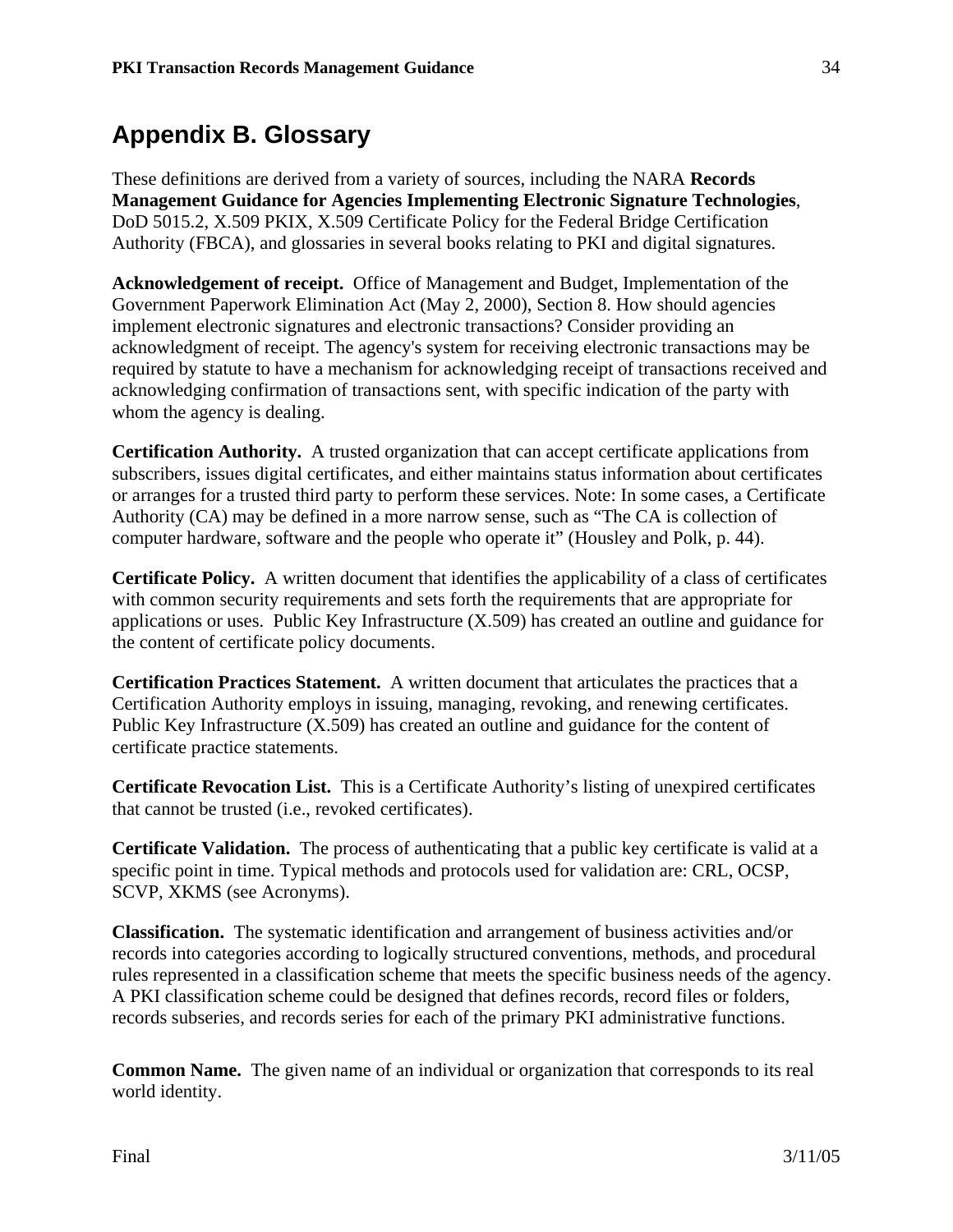**Content.** The information that a record is meant to convey which may consist of words, phrases, numbers, symbols, etc. (see PKI Transaction Record)

**Context.** The organizational, functional, and operational circumstances in which documents are created and/or received and used. Also, the placement of records within a larger records classification system providing cross-references to other related records.

**Cross Certificate.** A certificate used to establish a trust relationship between two Certification Authorities.

**Digital Signature.** The result of a transformation of a message by means of a cryptographic system using keys such that a Relying Party can determine: (1) whether the transformation was created using the private key that corresponds to the public key in the subscriber/signer's digital certificate; and (2) whether the message has been altered since the transformation was made.

**Disposition.** Actions taken regarding records after they are no longer required to conduct current Agency business.

**Distinguished Name.** A unique name or character string for each individual in a CA directory that unambiguously identifies each subscriber.

**Electronic Signature.** Per Section 1710. Definitions of Title XVII – Government Paperwork Elimination Act (GPEA, P.L. 105-277).

 (1) ELECTRONIC SIGNATURE.—The term "electronic signature" means a method of signing an electronic message that—

(A) identifies and authenticates a particular person as the source of the electronic message; and

(B) indicates such person's approval of the information contained in the electronic message.

**Federal Record.** The Federal Records Act - 44 USC 3301 defines a record as:

"… all books, papers, maps, photographs, machine readable materials, or other documentary materials, regardless of physical form or characteristics, made or received by an agency of the United States Government under Federal law or in connection with the transaction of public business and preserved or appropriate for preservation by that agency or its legitimate successor as evidence of the organization, functions, policies, decisions, procedures, operations, or other activities of the Government or because of the informational value of data in them. Library and museum material made or acquired and preserved solely for reference or exhibition purposes, extra copies of documents preserved only for convenience of reference, and stocks of publications and of processed documents are not included."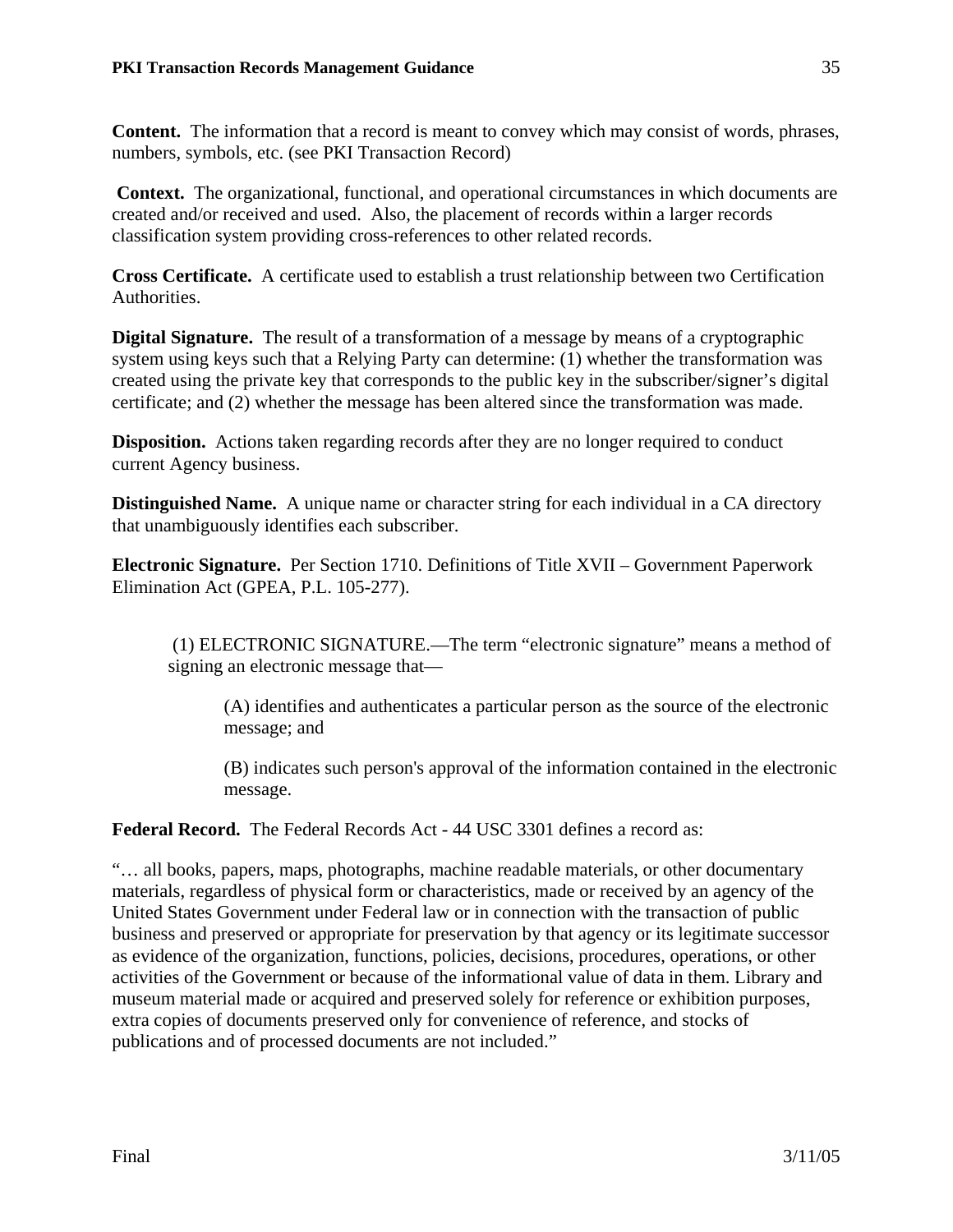**Freeze.** The suspension or extension of the disposition of temporary records that cannot be destroyed on schedule because of special circumstances, such as a court order or an investigation.

**Good Practice.** Good practice indicates that no specific regulatory or other official standard or framework can be cited, yet where the guidance point is very important to ensure proper management of records for the approved retention period. The good practice guidance cited in this document is derived from various records management studies and reports and from knowledge and experience derived from the application of records management practices in commercial and public entities.

**Individual Subscriber.** A subscriber is an individual who has generated a private/public key pair and has been issued a digital certificate after being appropriately identified and authenticated as part of a registration process.

**Information System.** "A discrete set of information resources organized for the collection, processing, maintenance, transmission, and dissemination of information, in accordance with defined procedures, whether automated or manual." Office of Management and Budget, Circular No. A-130, Revised (Transmittal Letter No. 4)

**Integrity.** The integrity of a record refers to its being complete and unaltered over time.

**Legal and Financial Rights Records.** (See Vital Records.)

**Logical PKI Record.** A logical PKI record consists of data content stored in relational database tables or other proprietary or raw data format that exists as a physical record only at the time of rendering for viewing, printing, or saving. If the rendered physical record is not printed or saved, then it ceases to exist as a physical entity. If the data content has not changed, then a specific logical record can be retrieved and accurately rendered innumerable times. As an example, the data representing the content of a digital certificate may exist in two or more database tables, but the digital certificate exists as a physical entity only at the time that the data content is retrieved and used to populate a digital certificate template. This digital certificate may then be printed or saved as a physical entity.

**Metadata.** Data describing stored data, that is, data describing the structure, content, and context, and other characteristics of electronic records. Record profile data.

**Object ID.** A unique identifier for a Certificate Policy that is registered with the American National Standards Institute so that a certificate issuer and a certificate users (subscriber) can both recognize and reference the policy.

**Operational System.** The software and hardware system that performs the day-to-day activities of running and maintaining a PKI, such as a CA or the actual software that is creating and/or executing the electronic transaction. In an operational system, the active content (such as public key certificate data elements) and event information (audit log) typically are stored in relational database tables. Since this content or event data may be the official and possibly the only source of this information for a period of time, the operational system can be said to contain the "record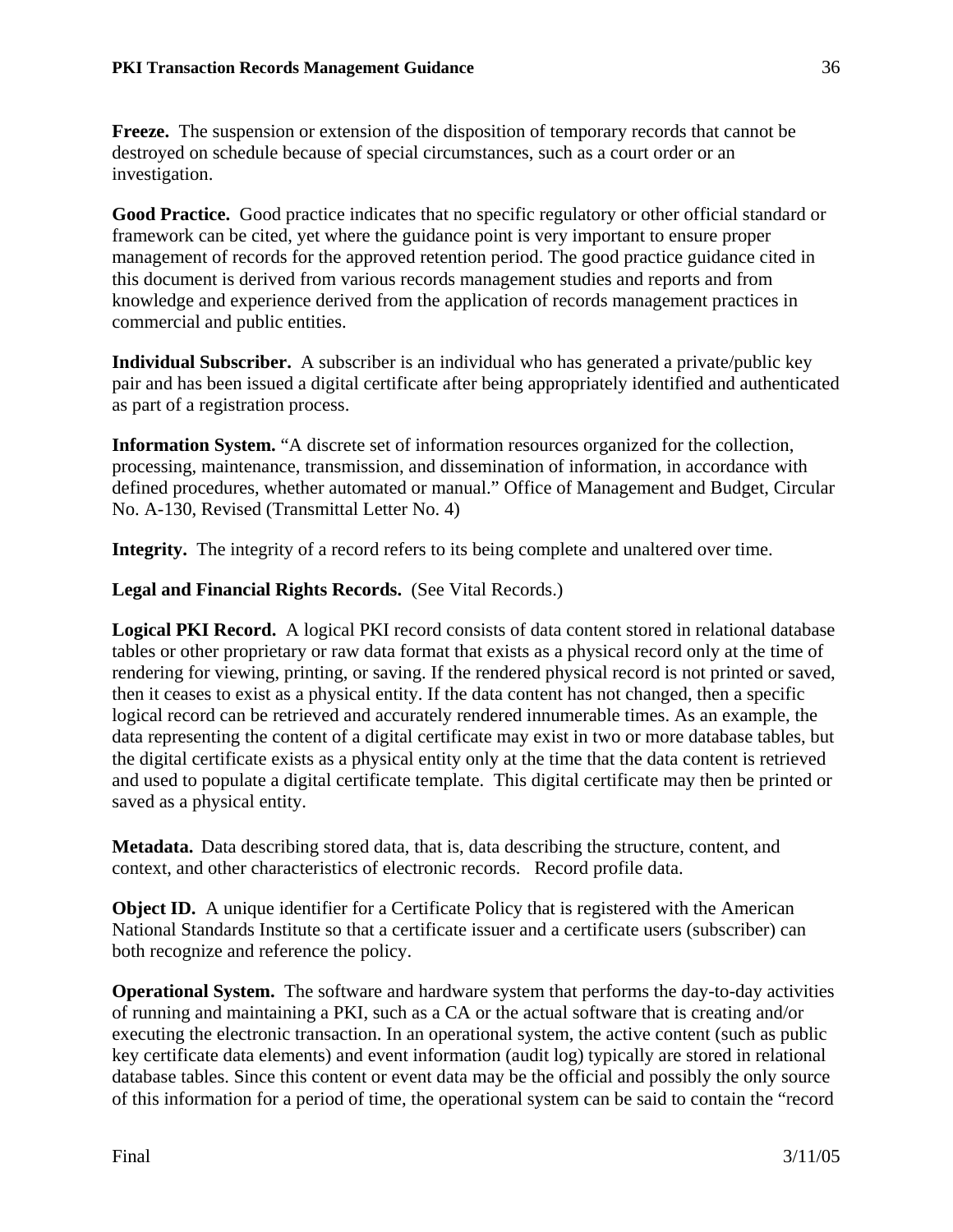file copy" of that information. While the data may be backed up for disaster recovery purposes, operational systems typically do not provide the functionality that is necessary to effectively manage records disposition or other traditional records management functions.

**PKI-Unique Administrative Record.** PKI records that are created, used, maintained, and preserved to support ongoing management and operation. They do not include subscriber transactions in which a public key has been used for signing or for another purpose.

**PKI Secured Transaction Record.** A transaction in which the integrity of the content can be secured or protected using public key cryptography by utilizing elements of the digital signature (the hash digest) to detect whether the bit-level content of the transaction has been compromised.

**PKI Transaction Record.** A record that is created by the actual use of a public key certificate to digitally sign an electronic document or consummate an electronic commerce transaction.

**PKI Trust Documentation Set.** Records that may be part of the Trust Documentation Set fall into three categories:

- 1. PKI-unique transaction embedded records related specifically to each transaction and that are embedded or referenced within the transaction (e.g., the digital signature, generally the public key certificate and possibly transaction-specific PKI records used for authentication or non-repudiation, such as certificate validation responses).
- 2. PKI-unique administrative records that support authentication, non-repudiation and the overall trustworthiness of the electronic transaction process (e.g., certificate validation responses, the CRL used to validate the subscriber/signer's certificate, subscriber agreement, key generation process documentation, etc.)
- 3. Other administrative records (non-PKI records) that can be retained and used to attest to the reliability and overall trustworthiness of the PKI-based transaction process, such as client/browser and server setup and configuration records, application or system testing and validation records, and operational procedures and training documentation.

Records that fall into the trust documentation set will vary from agency to agency based on assessments of risk. There is no "one size fits all" solution. Furthermore, the level of detail in what is retained will vary from transaction to transaction.

**Record**. (See Federal Record.)

**Record File Copy.** A "record file copy" is the final or "official" copy that is retained according to a NARA-approved retention schedule. (See Federal Record.)

**Recordkeeping System.** A manual or automated system in which records are collected, organized, and categorized to facilitate their preservation, retrieval, use, and disposition for the approved retention period.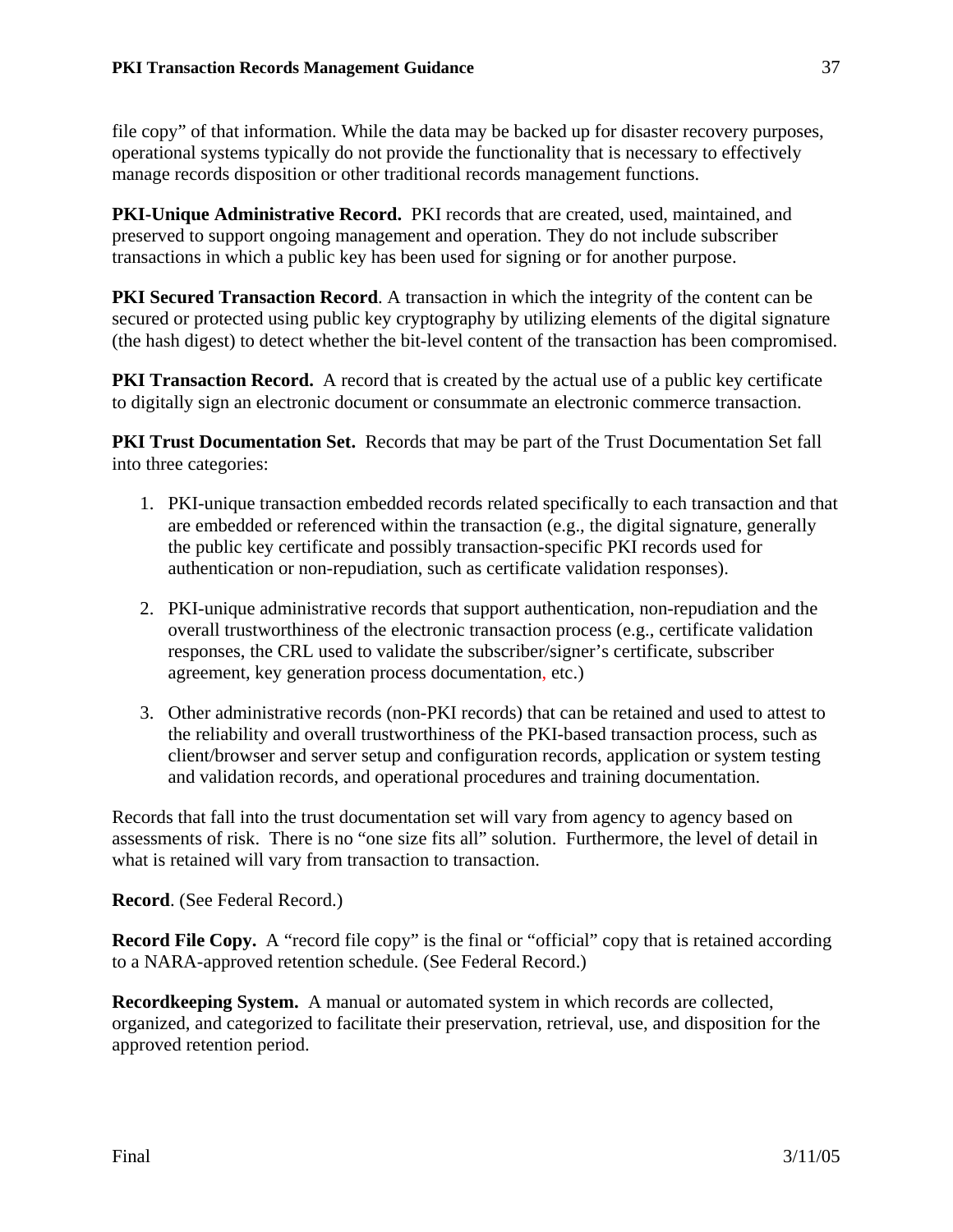**Registration Authority.** An entity that is responsible for identification and authentication of certificate subjects prior to the issuance of certificates, but which does not sign or issue certificates (i.e., a Registration Authority is delegated certain tasks on behalf of an authorized CA).

**Registration Authority.** A person or agency who has received information that includes a certificate and a digital signature verifiable with reference to a public key listed in the certificate and is in a position to rely on them.

**Relying Party.** The recipient of a certificate and a digital signature verifiable with reference to a public key listed in the certificate and who is in a position to rely on them or a person who otherwise relies on the binding in a certificate between the public key appearing in it and the identity (and/or other attributes) of the person named in the certificate.

**Repository.** A system or collection of distributed systems that store certificates and CRLs and serves as a means of distributing these certificates and CRLs to end entities.

**Retention Period.** The period defined by the agency and approved by the Archivist of the United States that records must be kept before they are destroyed or transferred to NARA. Records approved for transfer to NARA by the Archivist of the United States have a retention period of "permanent." A retention period is sometimes referred to as " approved retention" because NARA has approved the disposition of the records.

**Structure.** The physical and logical format of a record and the relationships between the data elements.

**Subscriber (Signer).** A subscriber is an entity that (1) is the subject named or identified in a certificate issued to that entity, (2) holds a private key that corresponds to the public key listed in the certificate, and (3) does not itself issue certificates to another party. This includes, but is not limited to, an individual or network device

**Trusted PKI Services Provider.** A general term used in this guidance document to describe essentially all potential providers of trusted PKI services, which could be either agencyadministered or provided by a trusted third party, such as a registration authority, certification authority, repository, time stamping service, etc.

**Vital Records.** Essential records that are needed to meet operational responsibilities under national security emergencies or other emergency or disaster conditions (emergency operating records) or to protect the legal and financial rights of the Government and those affected by Government activities (legal and financial rights records). Emergency operating records are the type of vital records essential to the continued functioning or reconstitution of an organization during and after an emergency. (A vital record may be both an emergency operating record and a financial rights record.)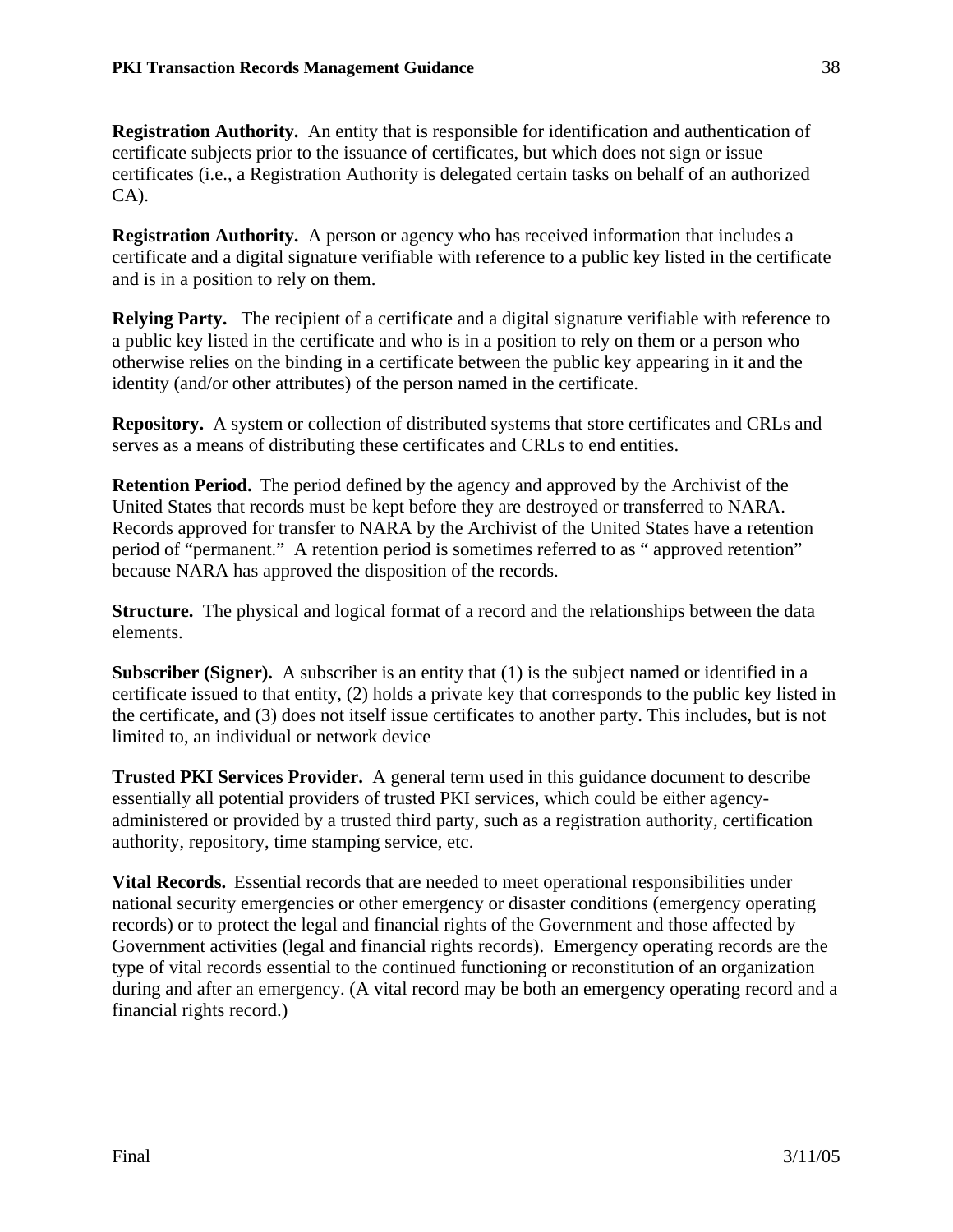## **Appendix C. Acronyms**

- **ACES**. Access Certificates for Electronic Services (General Services Administration)
- **CA**. Certification Authority

**CFR**. Code of Federal Regulations

**CP**. Certificate Policy

**CPS**. Certification Practice Statement

**CRL**. Certificate Revocation List

**IETF**. Internet Engineering Task Force

**FICC**. Federal Identity Credentialing Committee

**FIPS**. Federal Information Processing Standard

**FBCA**. Federal Bridge Certification Authority

**LPWG**. Legal and Policy Working Group of the Federal Identity Credentialing Committee

**OCSP**. On-line Certificate Status Protocol

**OID**. Object Identifier

**PKIX**. Public Key Infrastructure (X.509) (Internet Engineering Task Force Working Group)

**RA**. Registration Authority